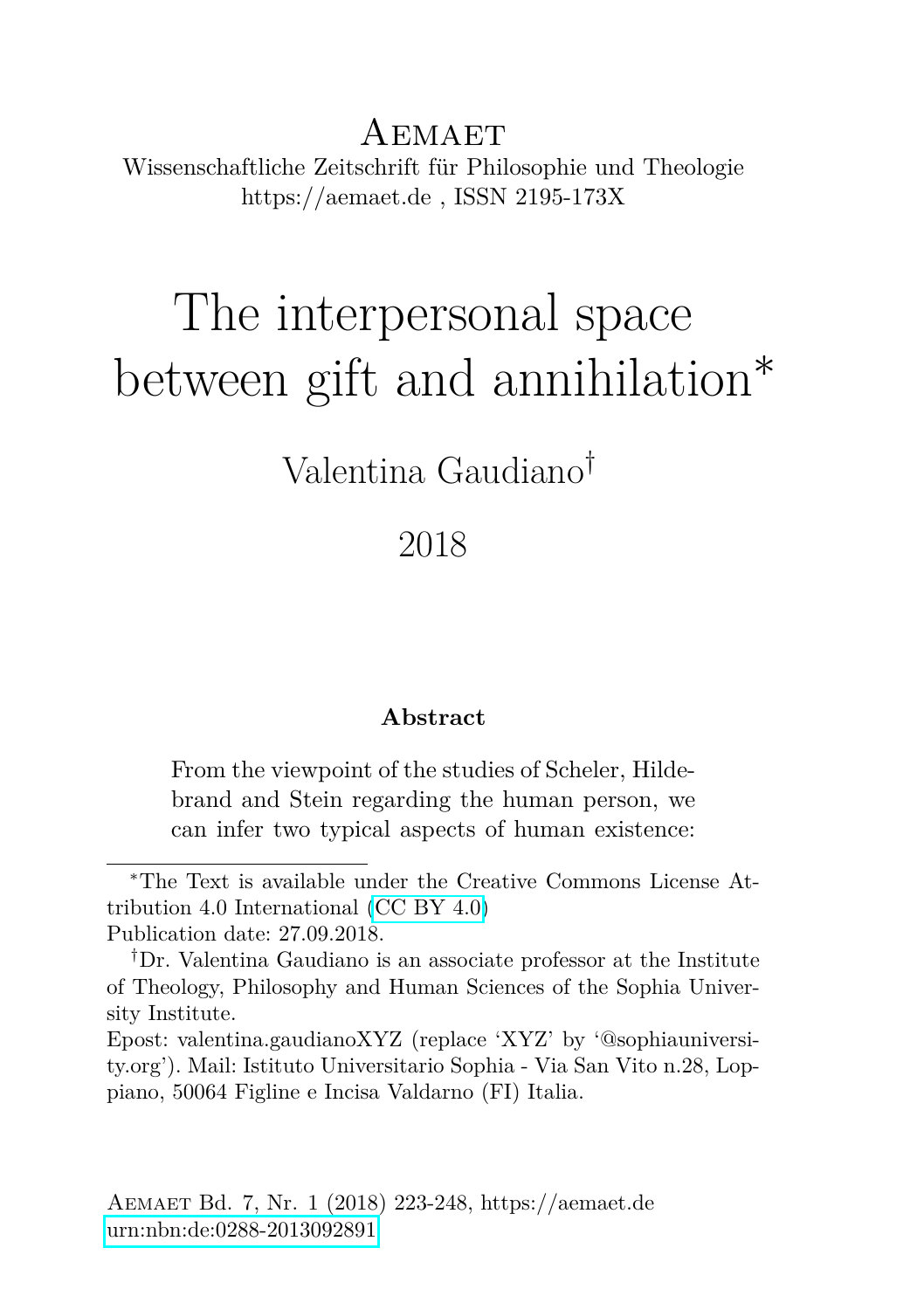on one level to be full and complete in self, on another to be naturally open to relations with others. The first aspect – what we usually call *Substance* – is discussed in a different way from the three authors because Scheler, for instance, has a critical approach to it, but Stein and Hildebrand speck about substance as something fundamental and ineradicable. However, all three authors consider the second aspect the most important and consider love as the act by which a human person affirms another and encounters him/her for a full personal realization. This implies giving something of self and detaching oneself from what is given for the other. In this paper we will instate a dialogue with the three authors to define the interpersonal "space" as something profound constitutive for the human being, and to understand what it means to "lose oneself" in a relationship, without extinguishing oneself.

**Keywords**: Philosophical Anthropology, Person, Relationship, Love, Intersubjectivity.

# **1 A look into today's human condition**

We are living at a time in which the quantitative level of interpersonal connections has grown in a drastic manner and very rapidly, compared to the past. We live in a world of interconnections; we know everything about people living very far away from us, and we are interdependent with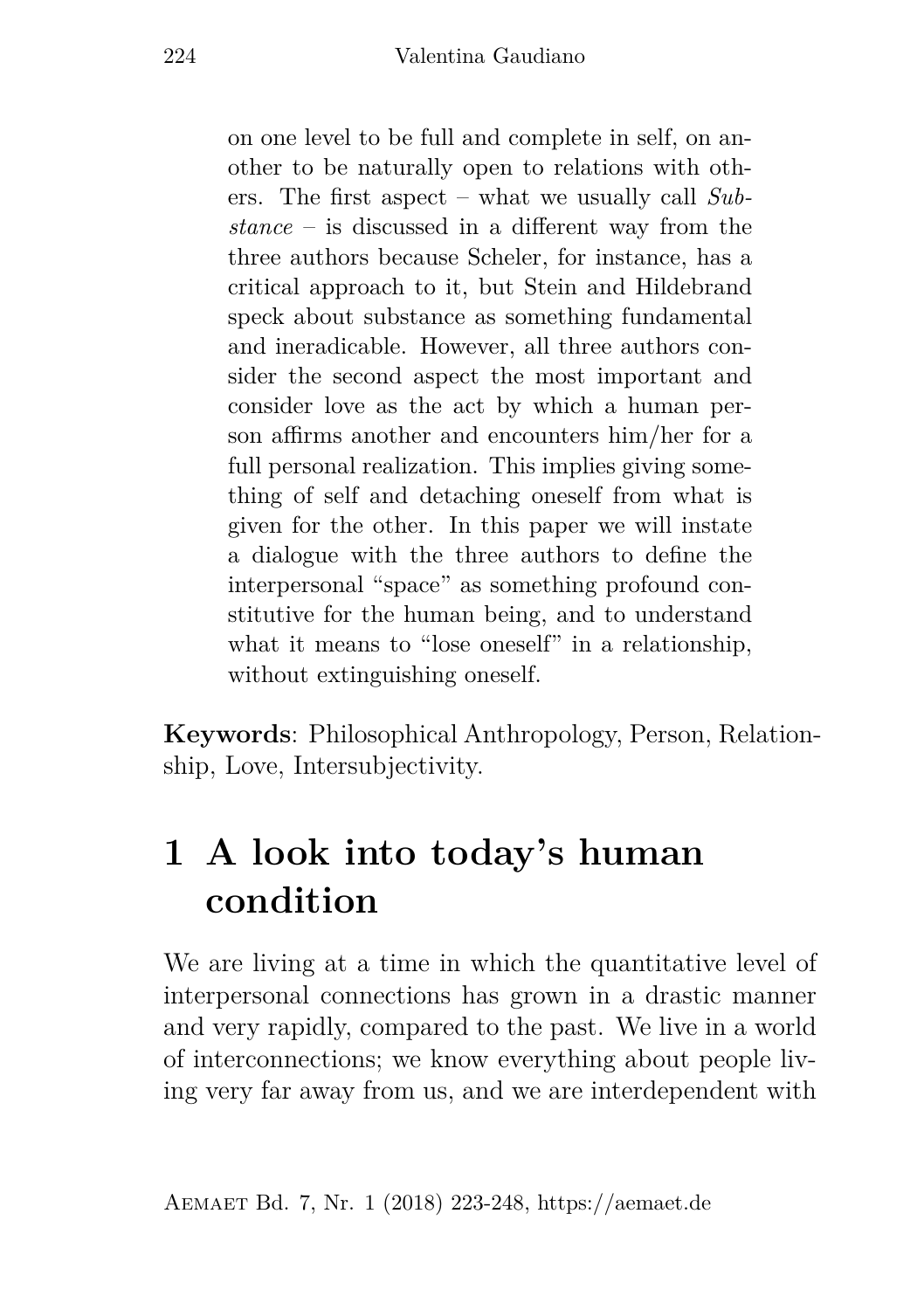one another.

"All the human beings that populate our planet live in a relationship of mutual dependence. A person cannot be a hundred percent sure that his/her action/non-action has/will not have any consequences on the condition of others, though they be spatially and temporally far away. And, vice versa, the condition in which an individual make a particular choice and the success or failure of his/her actions are influenced by all that happens in the world."<sup>[1](#page-2-0)</sup>

The level of our relationships seems therefore unlimited as we move from one encounter to the next, but in reality, we only touch one another not really experiencing a glance, which can reach a person's inner depth. Technology, industrialisation and urbanisation – great conquests which mark the progress of humanity, always searching to overcome new forms of difficulty – have fostered such great competitiveness and bureaucratisation that ever-new illnesses and social problems have appeared. Some contemporary philosophers[2](#page-2-1) have spoken about our times as "the night of the world", "the dark night of humanity", meaning not the death of God or the experience of this dead, but precisely the fact that we do not experience all this as a death! As Marìa Zambrano notes, it is the human being,

<span id="page-2-0"></span><sup>1</sup>Zigmund Bauman, *Una nuova condizione umana* (Milano: Vita e Pensiero, 2004) 49 – non-authorial translation.

<span id="page-2-1"></span><sup>2</sup> I refer here in particular to Martin Heidegger and Maria Zambrano.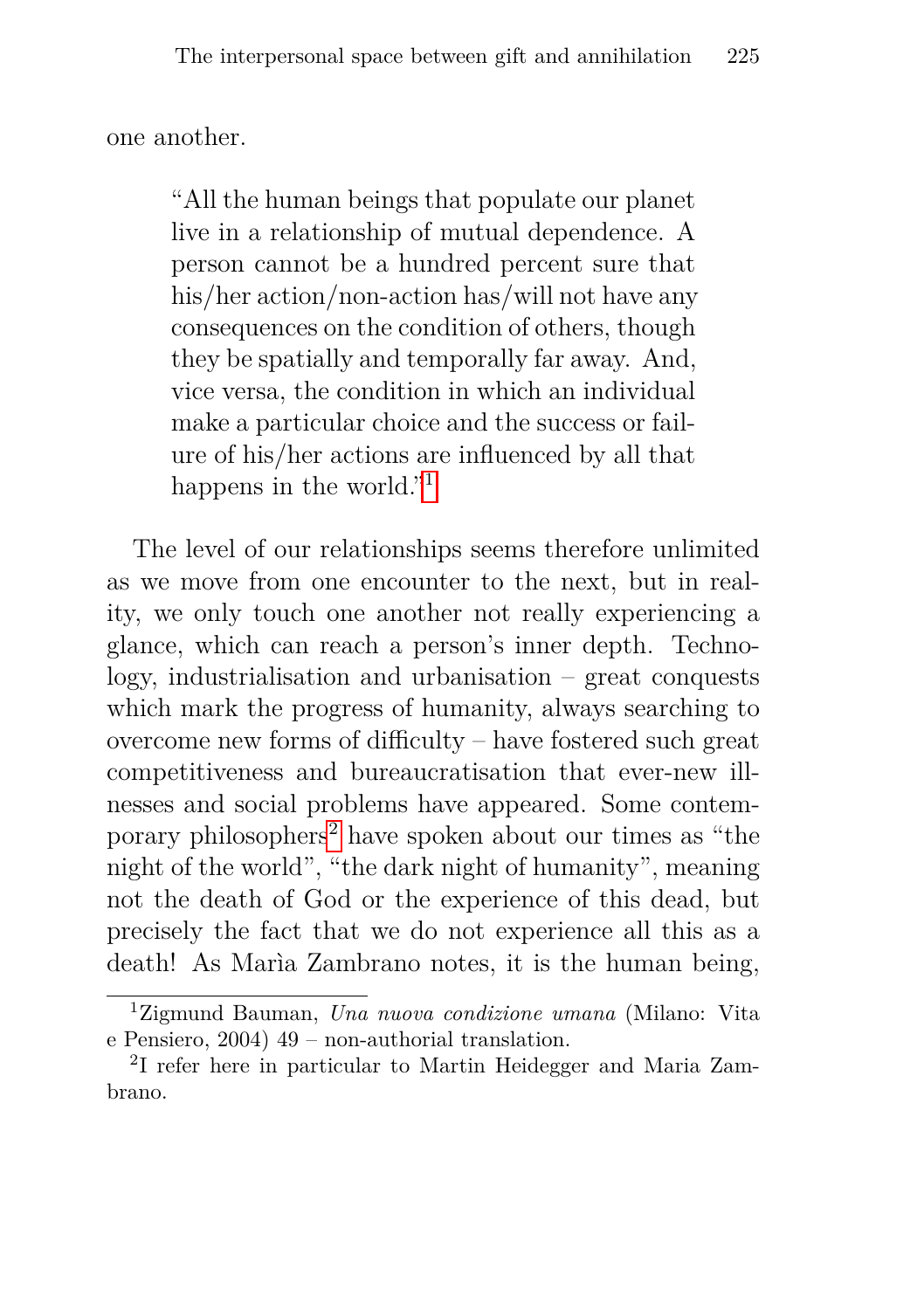which is disappearing, that perfectly rational being whose glance has acknowledged, estimated and gained all things in Europe, giving a name and a value to all.

This backdrop marks the start, or perhaps is an outgrowth of some previous processes, that in an unexpected and unforeseeable manner shook human consciousness at the beginning of the world wars, arousing a movement of searching and rethinking the concept of person. It is a movement, which is still underway. Human beings are capable of producing the atomic bomb to sweep away thousands of their own kind in a few minutes; humans have conquered space, reaching far away planets, and have developed medicines and techniques to heal illness, chasing the Spector of death. Humans have achieved levels of communication with all other human beings. Yet, this very same human person meets up with the limits of his/her existence and the existence of others, of the world around him. This happens especially on the level of communication: 'In the season, in which we are living, language does not give space and breath to the word'[3](#page-3-0) says Zambrano: the authentic word, that which is able to give meaning, struggles to become space in a time in which the abuse of the word led to its progressive devaluation. Like man and the world in which he lives, also the word suffered progressively a process of impoverishment, becoming a fruitless production of sounds that a person uses as a kind of good, to meet his own needs or extend his power above all

<span id="page-3-0"></span><sup>3</sup> 'In questa stagione che viviamo il linguaggio non lascia quasi spazio e respiro alla parola'. Marìa Zambrano, *Dell'aurora* (Genova: Marietti 2000) 93.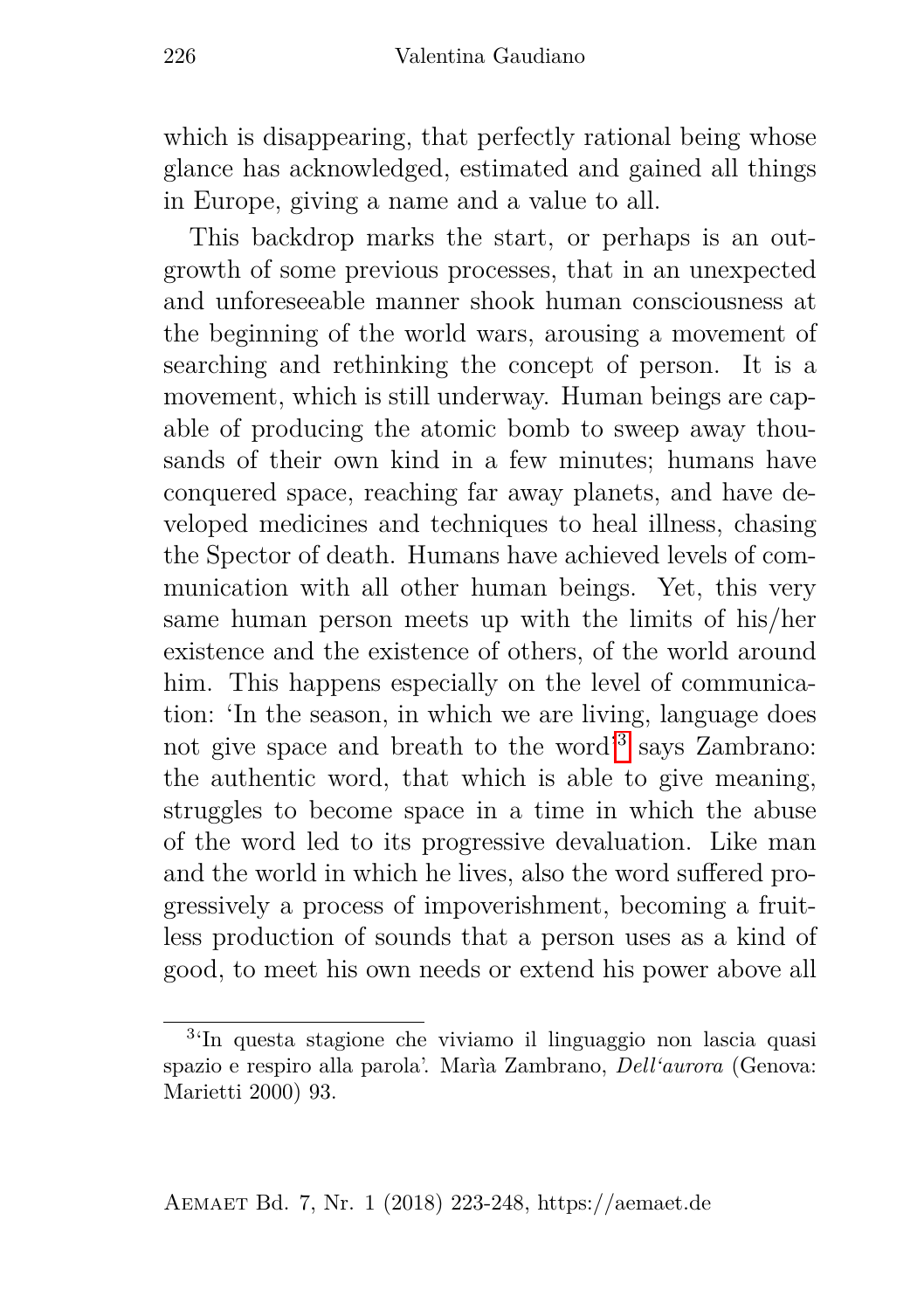else. The consequence is, that the human being is unable to practice authentic communication not only with other persons, but also with the "completely other."

Yet, we do not have the perception of a real increase of the level of humanity in our relations; and I refer here to the encounter of our glances with one another that touches the depth of the person. Indeed glances of this type are incarnate in a feeling that generates and expresses what is specifically human: the spirit. Instead, the relation to the world around us – according to Trans- and Posthumanists - does not need necessary sentient bodies or sentient spirits; it uses only a sequence of neuronal bits, pure and aseptic, that do not allow getting involved<sup>[4](#page-4-0)</sup>. Yes, because it is precisely in the real unitary conjunction between spirit and body through feeling that qualifies the human being as such: in this is its limit, its fragility, its greatness and

<span id="page-4-0"></span><sup>4</sup>According to many Posthumanists the human being needs to overcome him/herself in something superior and this is the machine, the artificial product of science and technology. A new concept of human  $-H+$  - is the hybridization between man and machine. Some thinkers support new techniques in experimentation as mind uploading, antiaging, cryogenics. In prosthetic experimentation, for example, the question about the non-sensitivity of some part of the body is very important. The reduction of the human being to his/her mind and reason alone has a dramatic consequence – or at least ethically important: to consider some human categories that are no longer such, something like embryos, foetuses, disabled people without the rational faculty, people in a vegetative state. Cfr.: Roberto Marchesini, *Il tramonto dell'uomo. La prospettiva post-umanista* (Bari: Dedalo, 2009); Giuseppe Vatinno, *Il Transumanesimo. Una Nuova Filosofia per L'uomo Del XXI Secolo*, Scientia (Roma: Armando Editore, 2010); Ray Kurzweil, *The Singularity is Near: When Humans Transcend Biology,* (New York: Penguin Group, 2006).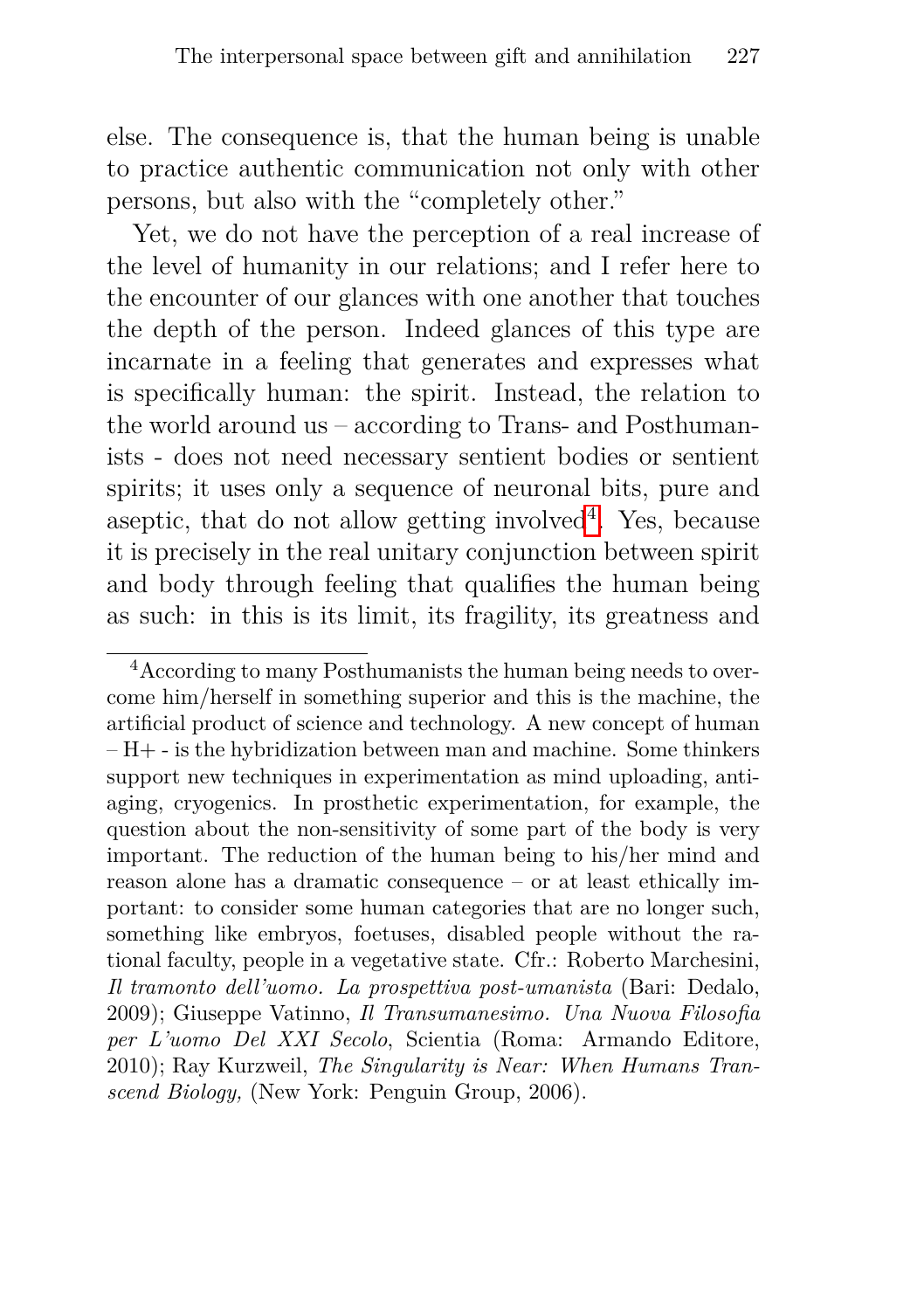uniqueness in all creation. In addition, a first example is my person as author of this article: I can give only my personal perspective to this theme and my perspective is that of a young Italian woman, a philosopher, born in a particular family, with a specific education and values, existing here and now in a precise culture. All these factors are my richness and my limits. It is my presence in the world, in this world of the II Millennium, in Europe, in a cultural background, in a family, in a network of relationships – given and perhaps stolen relationships, wanted or suffered relationships, individual or collective one.

Among the many Philosophers of the last Century who let themselves be questioned by human tragedies and the consequent questions about the human being there are Max Scheler (1874-1928), Edith Stein (1881-1942) and Dietrich von Hildebrand (1889-1977) – all three Phenomenologists –. They have experienced on their own skin – in their personal life as in their intellectual reflection - how limiting it is to look at man only from a perspective and what it achieves at the level of interpersonal relationships. Their philosophical interest was to re-give to men and women an identity in a metaphysical horizon, starting from a phe-nomenological analysis<sup>[5](#page-5-0)</sup> of him/her. This is a perspective

<span id="page-5-0"></span><sup>&</sup>lt;sup>5</sup>These three Thinkers were all students of Husserl and new each other. Edith Stein was one of the most loyal pupil who developed the master's thought albeit with originality; particularly interesting for her was the human person in her individuality and in her communitarian dimension. Scheler was a very independent thinker, an intellectual genius who has taken seriously the reflection on the spiritual dimension of being human and developed the theory of values and the ethic question. Stein was very impressed from the origin-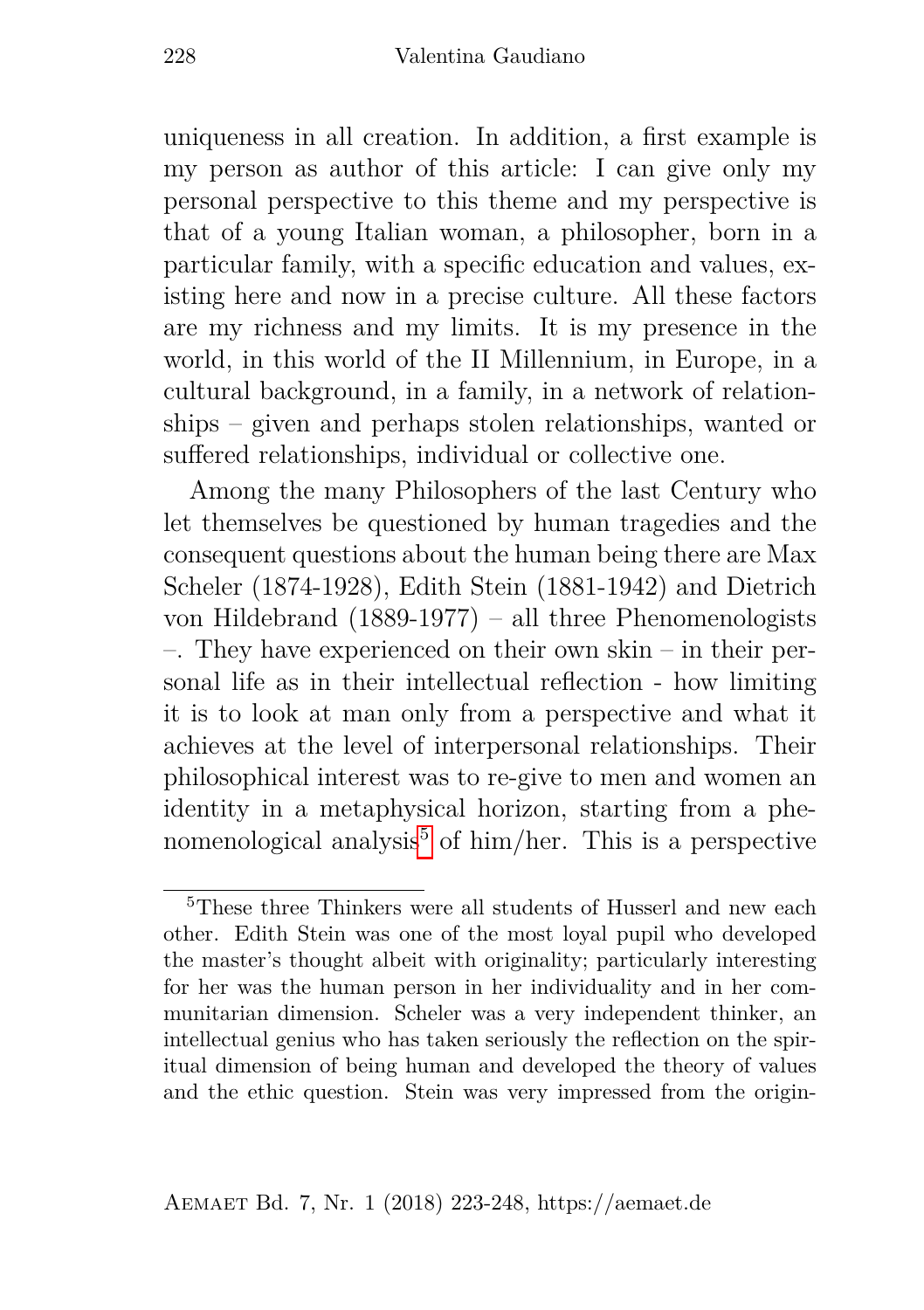that still seems to me to be current and to be developed for the actual reflection on person. They were not the only philosophers, who investigated the human being as a central theme, but we do not have here the necessary space to deal with the question of intersubjective relationship in all the thinkers, who have treated it.

## **2 To feel the other: a key for the encounter between persons**

Max Scheler was one of the first philosophers in the twentieth Century, who began to write in a systematic way about a philosophical reflection on the human being as a philosophical Anthropology. For Scheler, what is typical of the human person is an original ecstatic disposition or the propensity toward the external world, which does not exclude perception or inside knowledge. In the social and

ality of him, but she did not agree in all with his understanding of empathy. Probably knew Stein all the works of Scheler and she understood him as one of the most important phenomenological Philosophers with Husserl and Heidegger. Particularly had the Analysis on the person and the philosophical Anthropology, which influenced Stein's research. Hildebrand was the director of the Munich circle of phenomenologists and were interested in ethical questions too, and in the aesthetic. He were a friend of Scheler for many years, but then he turned away, because he did not agree with some later ideas and theories of him. He met Stein perhaps by the funeral of Reinach and then by a conference, but later he asked her to translate John Henry Newman for his anthology in German. All three found trough the phenomenology a way to the Christian religion and were Christian thinkers, particularly Stein and Hildebrand.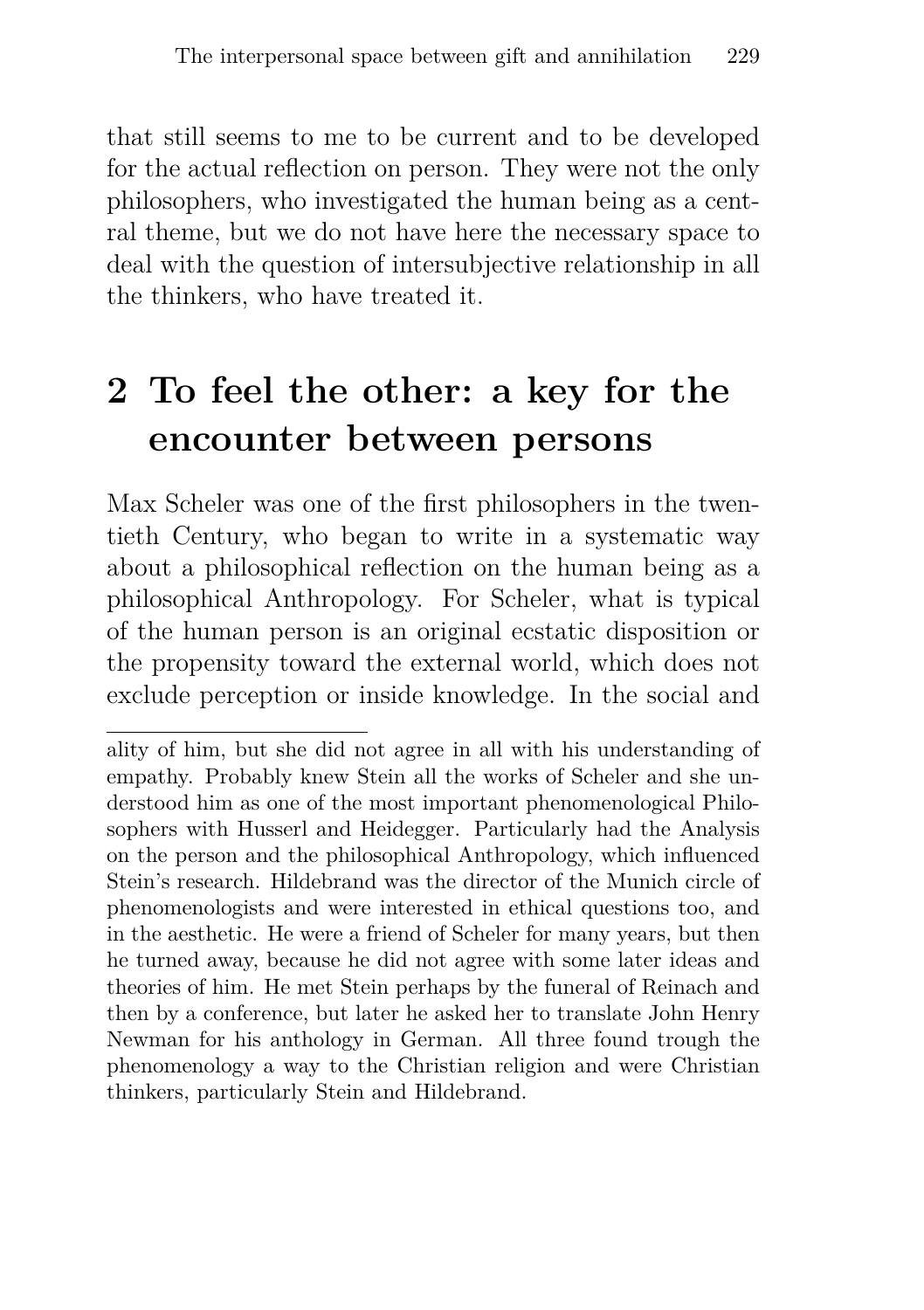emotional actions of various kind, one can know the other through *feelings*, conceived as an unusual function of the axiological perception (*Wertnhemung*) that accompanies, rather it precedes in the order of foundation, the ordinary perception (*Wahrnehmung*) as the basis of every form of taking a position towards the reality.

The givenness of the other and his/her experiences offers itself in a direct intuition; it does not require a cognitive description, and the base of this giveness comes from what Scheler defines as unipathy: a process of mutual affective fusion in which the two I's are constituted. The ways to feel with others, which somehow characterize all the living, is specified in the human being through human sympathy (*Mitgefühl*) and then, even more in love – the only source of real mutual knowledge among people. Only in the *ordo amoris*[6](#page-7-0) of a person is it possible to gather the fundamental nucleus: love is the original act through which one can be transcended in order to participate in the life of another human being. The human person realizes himself/herself only through and in the love toward others.

"Love is originally directed to objects endowed with value, and also to men, only as much and in the measure in which

<span id="page-7-0"></span><sup>6</sup>The concept of *ordo amoris* refers here to the Augustinian doctrine about an order of and in love. But Scheler will not only underline the divine order – as S. Augustine done – instead he will point a dynamic centre of our interior affective life. We can say that the schelerian *ordo amoris* is similar to the Pascal *ordre du Coeur*. The fundamental requirement is to revaluate the affective dimension of the human being near the intellectual one, and to characterize a centre – the heart – of this affective life with proper laws and a form of ordering that not only depends from the ration.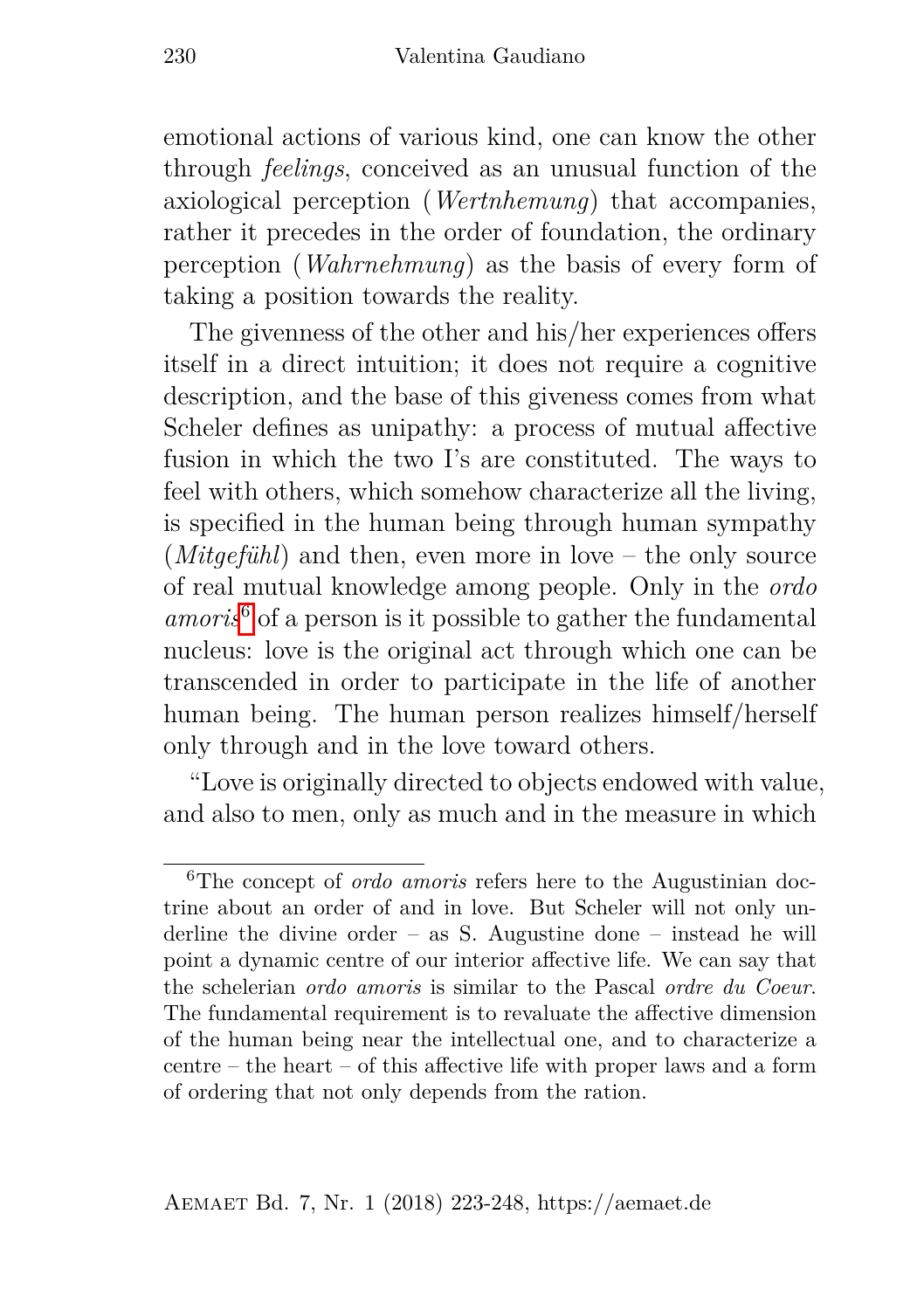they are carriers of values and as much as I am capable of an increase in values."[7](#page-8-0) Thus, love recognizes the valuable dimension of the other person; it recognizes him/her as another individuality and focuses on their value for himself/herself and not for itself. To understand in itself is fundamentally and contemporarily an understanding oneself as the other: the primary degrees of feeling, therefore, – as for example feel-again and feel-with[8](#page-8-1) *–* allow us to understand the other, even if we do not know anything of him/her and we cannot know of it unless the other is freely given to me, or is in the disposition of opening in my comparison and reveals me, what expresses his/her spiritual dimension, that through the only living body is not readable. Interpersonal relationships are characterized by a going to the other and receiving its gift from him/her. Yet, also the relationship of deeper and complete love cannot reveal to us that intimate person which characterizes every living being, because this part remains to the other as to itself, in its transcendence, an absolute unknown.

Our way of relating to others is destined always to en-

<span id="page-8-0"></span><sup>7</sup>Max Scheler, *Wesen Und Formen Der Sympathie* (Bern: Franke, 1974) - non-authorial translation.

<span id="page-8-1"></span><sup>8</sup>Max Scheler, as other phenomenologists of his time, makes a profound and precise analysis of the feelings. In the book of Sympathy, he distinguishes four types of inter-emotional feelings: 1) Community of feeling (*Miteinanderfuehlen*); 2) Fellow-feeling (*Mitfuehlen*, *Mitgefuehl*); 3) Psychic contagion (*Psychische Ansteckung*); 4) Emotional Identification (*Einsfuehlung*). See here: Manfred Frings, *Max Scheler. Eine kurze Einführung in die Welt eines großen Denkers.* (Duquesne University Press: Pittsburgh, Pa 1965), p. 55-56. What I call *feel-again* (*Nachfuehlen*) and *feel-with* (*Mitfuehlen*) belongs to the category of fellow feelings.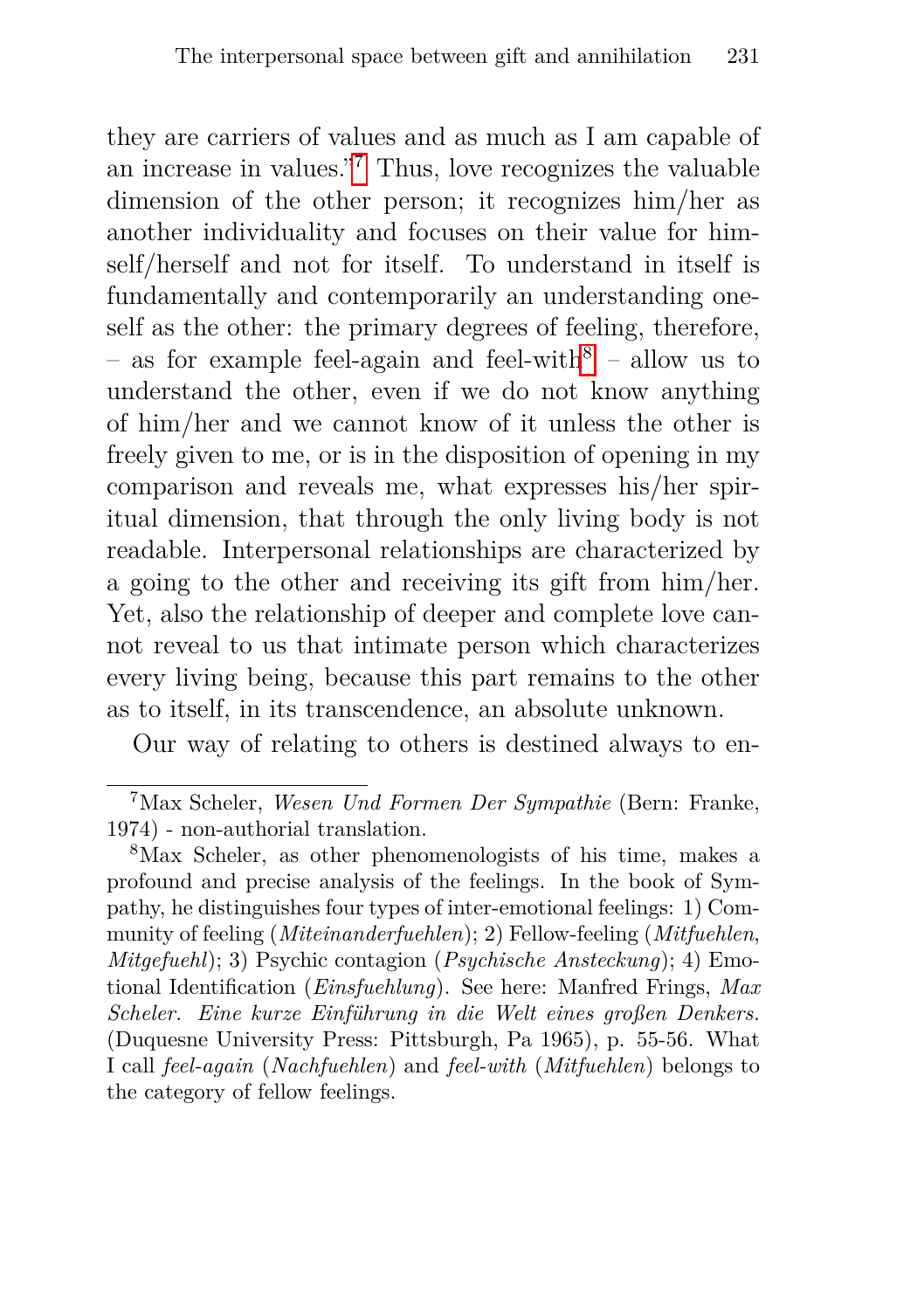counter an impassable limit that leaves the other in a zone of shade in which we are not able in some way to enter, but only to approach. Moreover, it is only by accepting this absolute relational limit, due to our transcendence and which we experience only in a relationship of authentic love, that we can truly realize ourselves in relation.

What appears crucial in the interpersonal space – beyond the impassable limit of the intimate person – is the relational bond linked to the actions of feeling: love always calls for a "counter-love", or rather, being reciprocated. This means that the love of A for B reawakens that of B for A and thus A realizes a double value, that of his/her love and that of B. However, if B refuses the love of A, this would not only cause the missed fulfilment of the positive value of the love in itself, but it would be also responsible for the missed existence of a positive value in A. In a certain sense, we can speak of interpersonal relationships as mutual gift because there is a revealing of oneself to the other, which requires consent; and at the same time we can speak of annihilation, understood as co-responsibility in the non-realisation of determined positive values in the other, even in oneself.

"The mutual relationship of essential implication among love toward the other and the sanctification of self involves that one considers every love toward the other pure and authentic only in the measure in which the person who loves is sanctified; it will be pure and authentic, in turn, every sanctification of self only in the measure in which it is embodied in actions of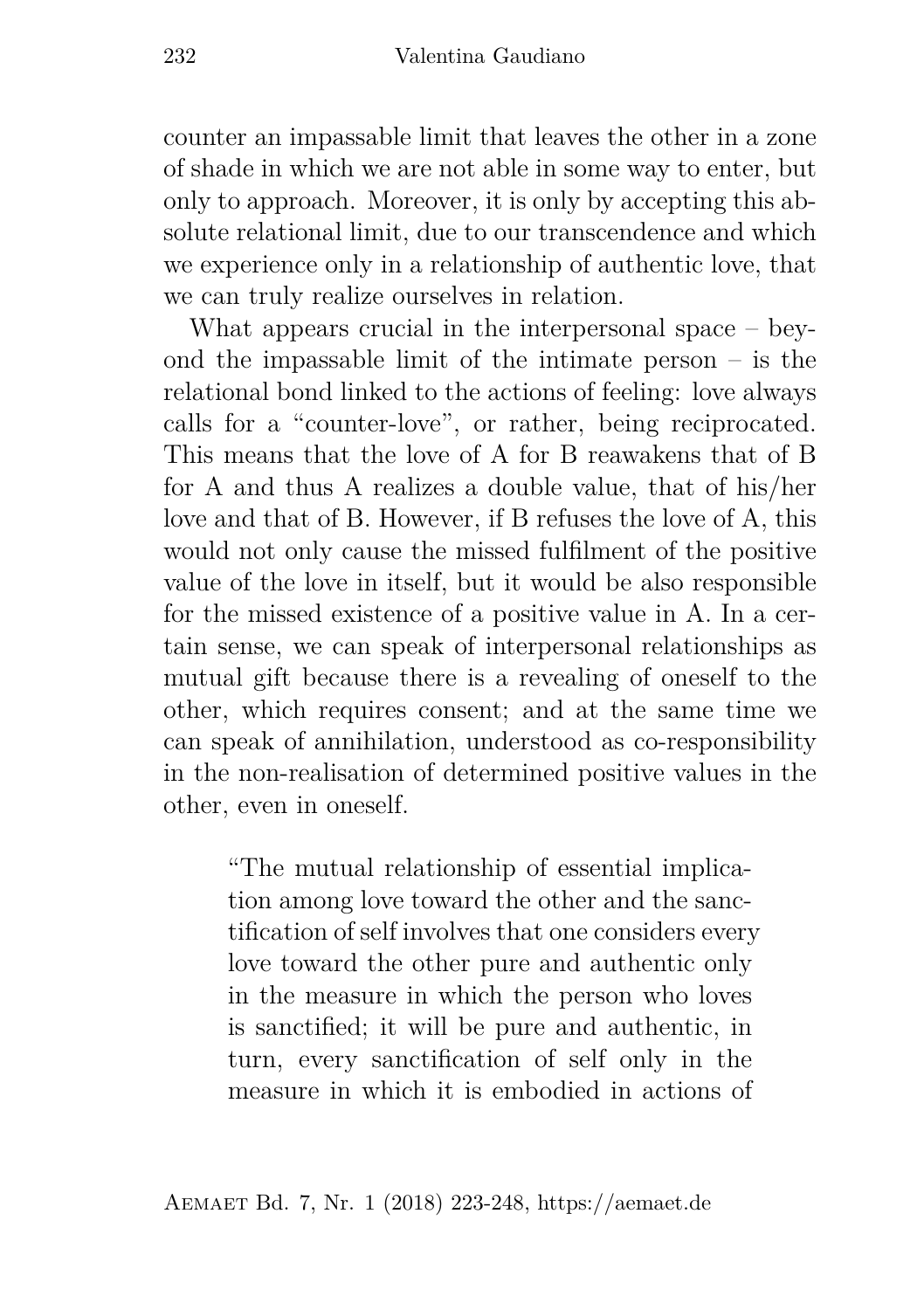love for one's neighbour."[9](#page-10-0) .

# **3 The human person – spiritual living body**

But the actions of love for the neighbour again requires an incarnate body, and here begins for Edith Stein the experience of the world – both of the purely material things, and of other living beings – because of the affections, of the feelings, thoughts and decisions.

The incarnate human being, the psycho-physical being, has also a sensibility for values and creativity, demonstration – according to Edith Stein – of the spiritual sphere: "The human personality, taken as an all, presents itself to us as a unity of qualitative characteristics, formed by a nucleus, by a formative principle Soul, body and spirit constitute it, but individuality engraves entirely in a pure way, deprive of any mixture, only in the soul."<sup>[10](#page-10-1)</sup>. It follows that the soul, as a substantial unity that manifests itself in the physical experiences, has its foundation in the living body and with it forms the psychophysical individual. This individual is centred in its living body, as in a zero point of orientation beginning from which the world is perceptively given to him/her. As long as the individual remains

<span id="page-10-0"></span><sup>9</sup>Max Scheler*, Der Formalismus in der Ethik und die materiale Wertethik, GW Bd. 2* (Bouvier: Bonn 2000) 490 – non-autgorial translation.

<span id="page-10-1"></span><sup>10</sup>Edith Stein, *Beiträge zur philosophischen Begründung der Psychologie und der Geisteswissenschaften,* vol. 6 (Herder Verlag, 2010) – non-authorial translation.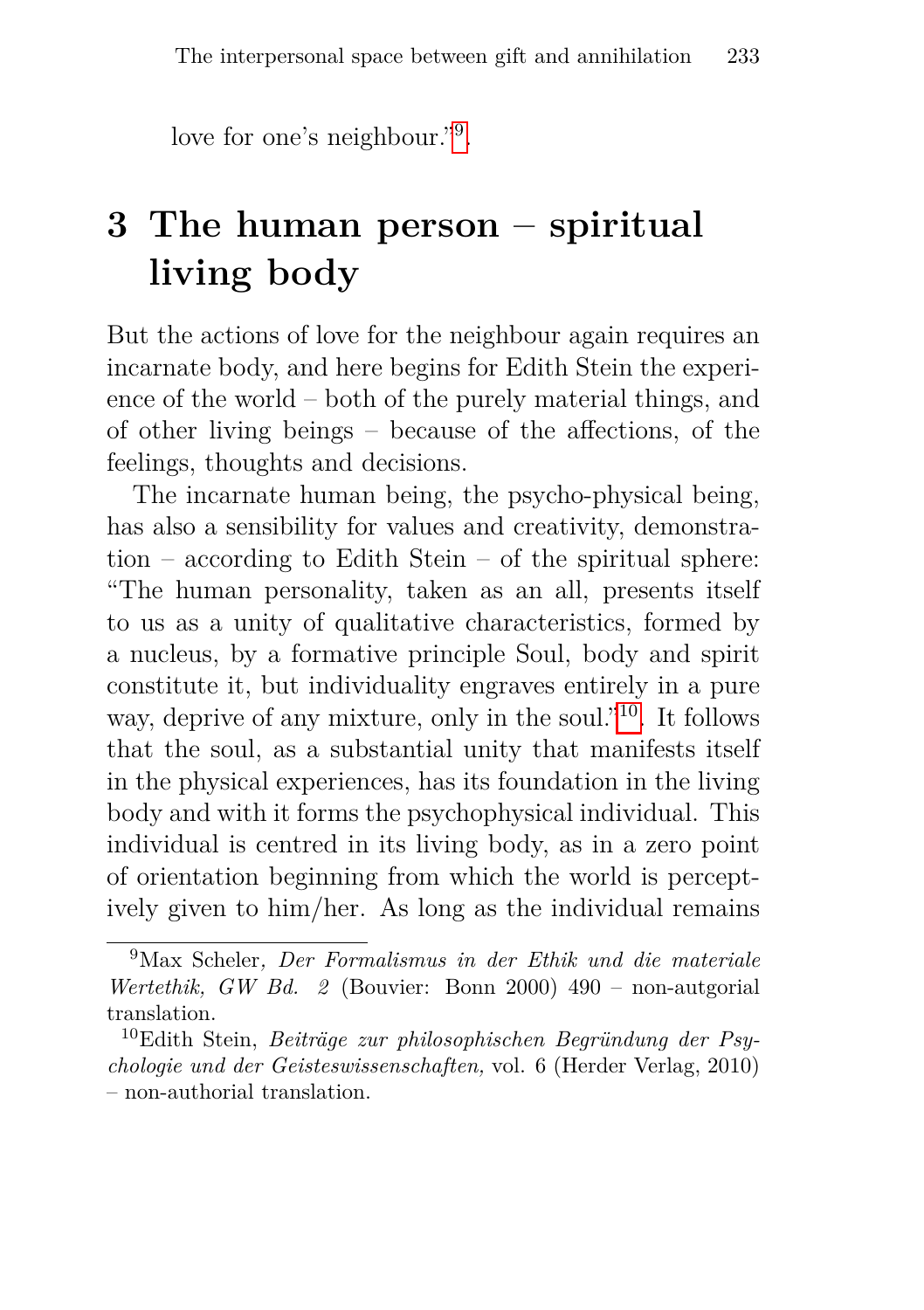in his/her individuality (which also means in his/her zero point of orientation), it is not possible to have complete knowledge of him/herself and even less of the surrounding world.

It is the other – with his/her physical presence - that allows the human being to experience itself as such, as an embodied spirit: the insuppressible experience of the other, because someone is always present in my life - manifests one of my characteristics to me, namely that of being an open and related to someone/something. We are able to "establish a vital contact, initially founded upon a concrete exchange of vital energy that constitutes the nonverbal base from which the concrete knowledge begins to take place of the others, of his experiences, of his/her socio-economic-political and cultural context, without pre-judices or mental cages."<sup>[11](#page-11-0)</sup>. Through empathy I am able to put myself in the place of the other, in their zero point of orientation, and to see – to feel from their perspective, that which allows me to broaden my knowledge and thus to have a more profound experience of myself." When I inquire into its implied tendencies (try to bring another's mood to clear givenness to myself), the content, having pulled me into it, is no longer really an object. I am now no longer turned to the content but to the object of it, I am at the subject of the content in the original subject's place. And only after successfully executed clarification, does the content again face me as an object"<sup>[12](#page-11-1)</sup>.

<span id="page-11-0"></span><sup>11</sup>Luigia Di Pinto, *Il respiro della filosofia in Edith Stein* (Bari: Laterza, 1999), 149 - non-authorial translation.

<span id="page-11-1"></span><sup>12</sup>Edith Stein, *On the Problem of Empathy*, trans. Waltraut Stein, 3rd ed., vol. 3, The Collected Works of Edith Stein (Washington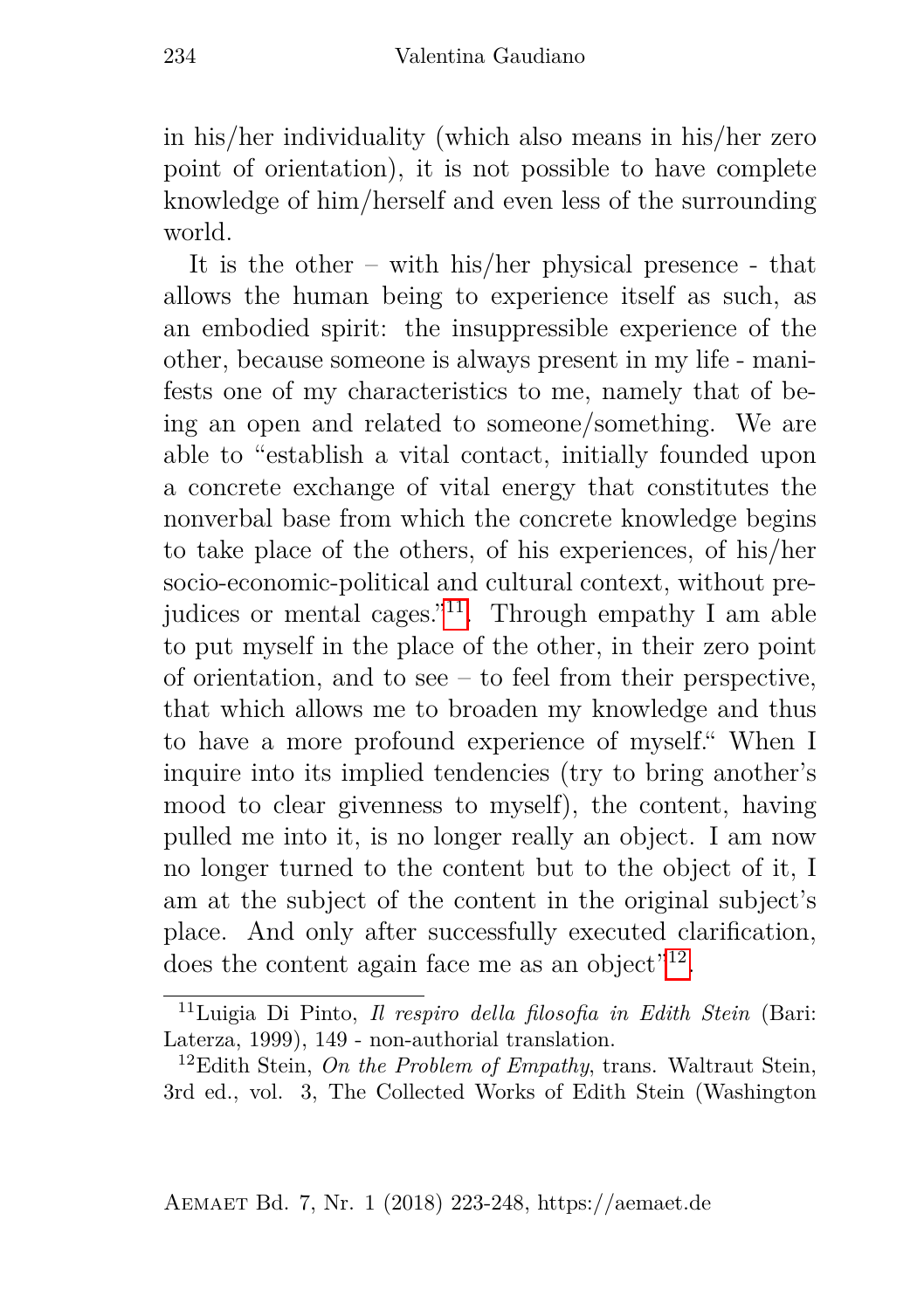Through my emphatic move in other people's bodies, I also have an experience of the other as a sentient body and psychophysical individual. For example: if we see a men beat the fist on the table, we do not feel only the physical pain to the hand that can derive from it, but also the anger or the restlessness behind the gesture. Another example: if I see another person blush I am able to empathetically blush in their place and grasp their state of shame; at the same time I am able "to see" their shame in the external phenomenon of their blushing.

To put oneself in the place of the other is not only a possibility to know the other and to have a different point of perception of the world, but also the true possibility to know oneself as an "other". I do my experience of individuality only – so means Edith Stein – because this individuality emerges in front of the alterity of another person. If my Self remains always and only in itself, I would thus realize only a minimal part of myself, the part that comes from my zero point of orientation and the same would apply to the physical level.<sup>[13](#page-12-0)</sup>

I am an intersubjectively comprehensible being, and this not only at the spiritual level: without the other I cannot entirely develop myself because it is in the measure in which the other gives me back to myself<sup>[14](#page-12-1)</sup>, the part of my-

D.C.: ICS Publications, 1989) 10.

<span id="page-12-1"></span><span id="page-12-0"></span><sup>13</sup>See in: Edith Stein, *Ibid*.,10f.

<sup>&</sup>lt;sup>14</sup>This happens only through the body: our face, arms, and legs are the bridge to the external world and we cannot divide our way to approach the other with the spirit from the physical level. The encounter with the other is always physical and spiritual at the same time, because the body expresses, what we are thinking and feeling.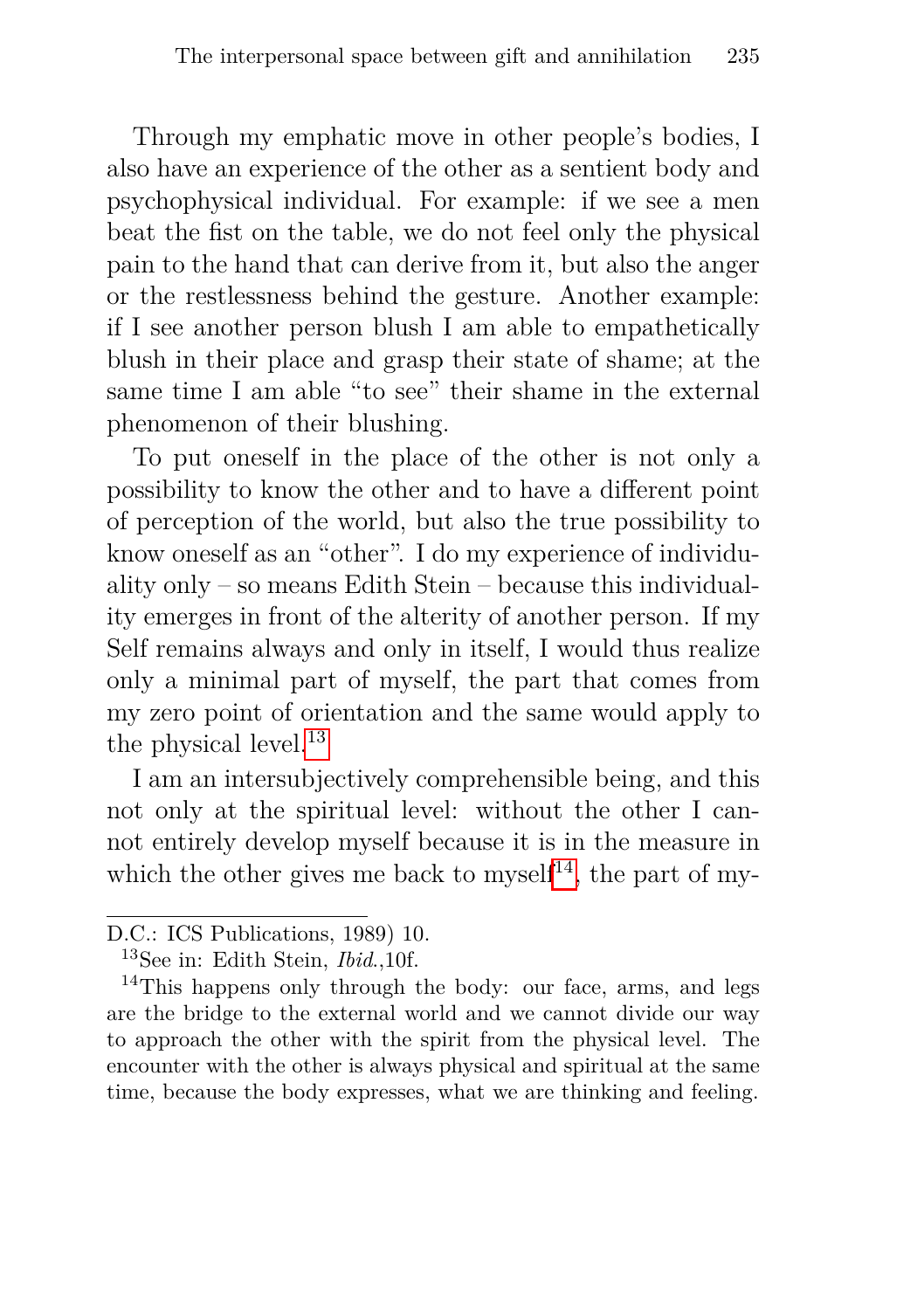self which would remain obscure to me from my point of view, that I know myself and I am realized. At the same time when I put myself in the place of the other empathising their sensations, their desires, their fantasies, I grasp that potential me that is not yet developed and as such unable to show itself to me. In the span of life that is conceded to us, we are not able to experience all that a person could: it is others that we find such fulfilment.

Therefore, to go out of myself in order to enter in the other and to gather what they are living, which means to forget myself, somehow to lose my Self, it is a gain for myself, not only for the other. In fact, the moment I return to myself, I have a new experience that perhaps I had not yet done; for example, when I do a religious experience through another person and I did not know it before. Such an experience is mine: in the emphatic process there is no fusion with the other, rather the other's experience, though distinct, becomes also mine, but with another shade of colour. If I empathize the actual state of mind of my mother who has just received the news of being seriously ill. I remain another person, distinct from her, even if I move into her in order to understand her state of mind. Her pain does not become *ipso facto* mine: it gives itself to me, in fact, in a non-original<sup>[15](#page-13-0)</sup> way. Nevertheless, it touches me, it hurts me.

<span id="page-13-0"></span><sup>&</sup>lt;sup>15</sup>Edith Stein distinguishes the feelings of oneself from the feelings of the other, that one can empathizes in order to the originariety or non-originariety of the same: the empathical feelings are always nonoriginal for the person, which empathizes some state of the other; on the contrary the feelings by empathy are always original, because they are own feelings.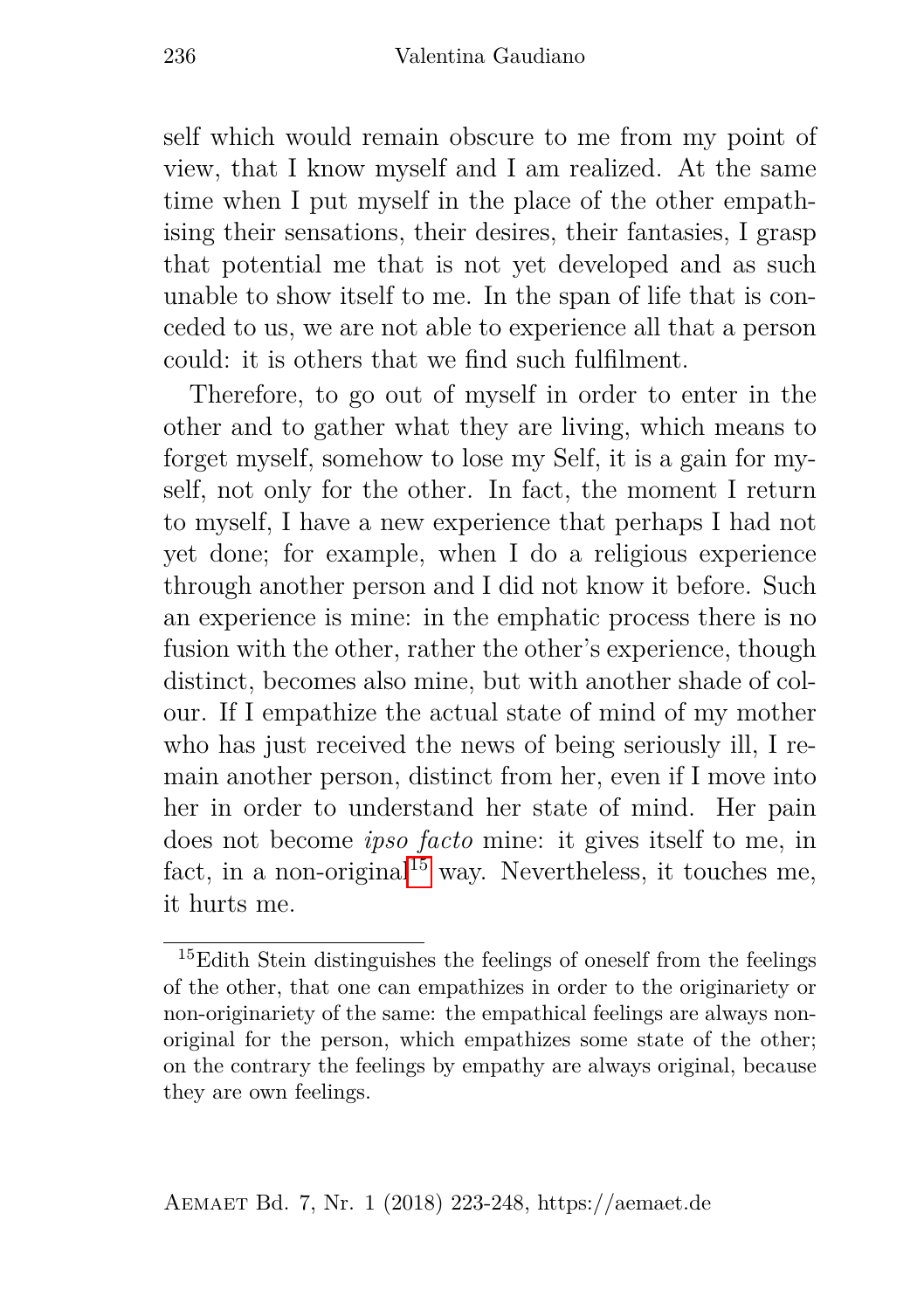Certainly, the experience of the other is not always easy or pleasant, because the other one, through his/her experience, can reveal to me aspects of me that I do not like or of which I would prefer to remain unaware. Also the other one's wound can become mine and modify completely my life. "Exiting oneself without preserving oneself is also a consummation, if it is not a gift to God or in God, in whom the one who gives himself turns himself."[16](#page-14-0)

This is of great importance within the discourse of the development of one's own personality, which according to Stein has a unique and specific form – given to us from God – that must be drawn out during the course of life through a process of self-formation. This process is at the same time a "with-formation" or formation together with the other, beginning from the other and for the other, therefore in a mutual process aimed at making us correspond evermore to the image of God in us.

According to Edith Stein each person forms itself during his/her entire life and this process needs others, so that all persons can influence my forming-process through their lives, but this is especially evident in the field of education.

"The spiritual nature of the human being – reason and freedom – demands spirituality in the educational act. Thus the common action of educator and learner must keep in mind the progressive growth of spirituality, in which the educating action of the educator gives more and

<span id="page-14-0"></span><sup>16</sup>Edith Stein, *La struttura della persona umana* (Roma: Città Nuova, 2000), 159 - non-authorial translation.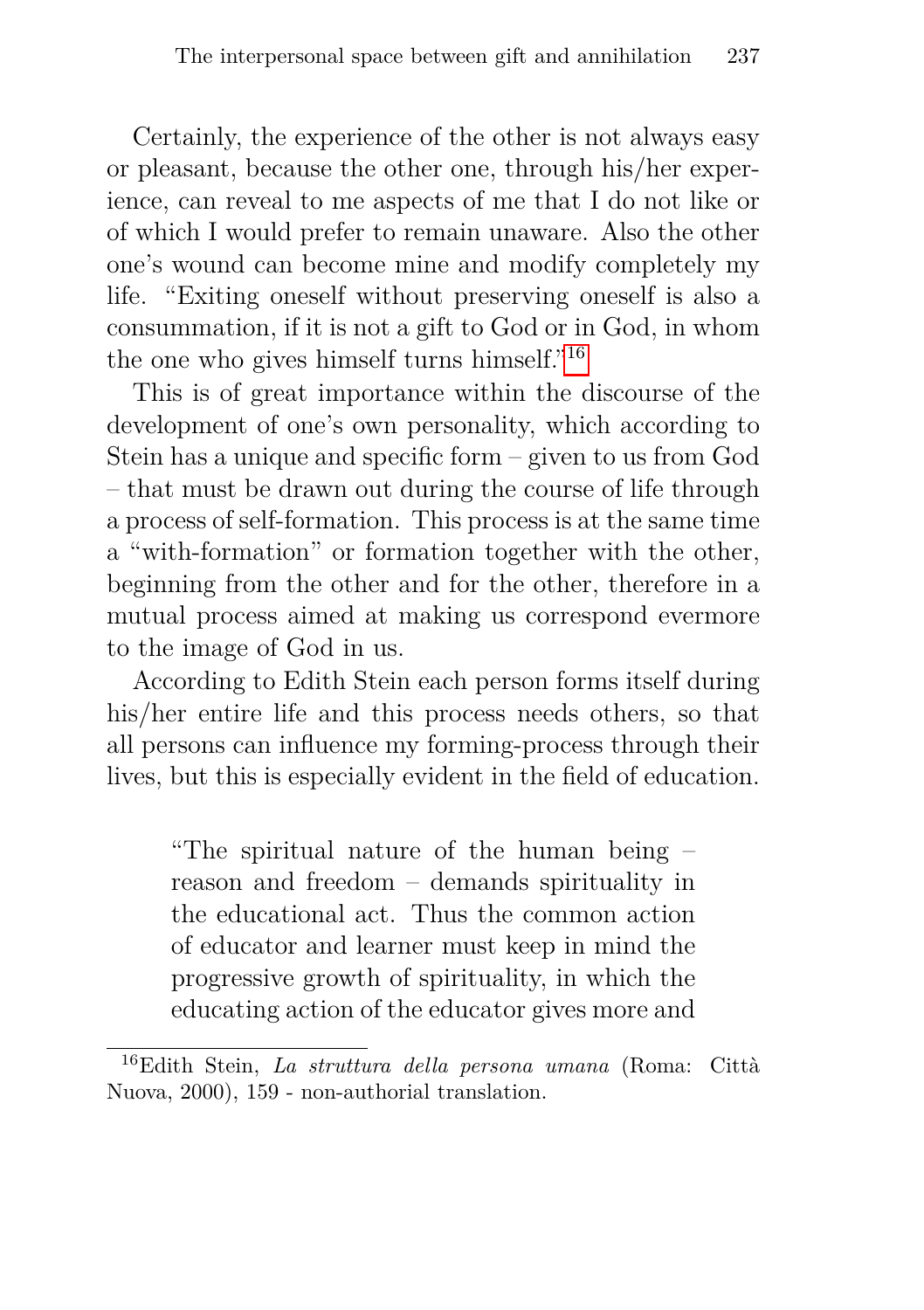more space to the action of the learner, in order to bring him or her, in the end, to complete independence and self-education."[17](#page-15-0)

The interpersonal space between educator and learner is characterized by the empathetic relation, which means that each one has to be oneself and to feel the other, to meet the other, to feel as he/she feels, but without confusing one's own position with the other. The other needs to be known as he/she thinks, feels, believes, namely as a real different person, with his or her own identity.

We can immediately understand that the risk of subjugating or annihilating oneself or the other in this relation is considerable and the balance between giving and loosing has to be found at every moment.

#### **4 There is no I without a You**

This invokes the personal and communitarian responsibility towards our being a person. According to von Hildebrand the human being is indeed the only living being that for some verses is characterized by a great autonomy in front of others, being at the same time dependent on others; so much so that only in the encounter and in the contact with others can one fully realize oneself and open up completely. "The biggest and most important part of personal experiences concerns other persons, like love, worship, care, hate... The features of man would be meaningless if there were no 'you' whom he could address and no 'we' to live

<span id="page-15-0"></span><sup>17</sup>Edith Stein, *Ibid*., 50.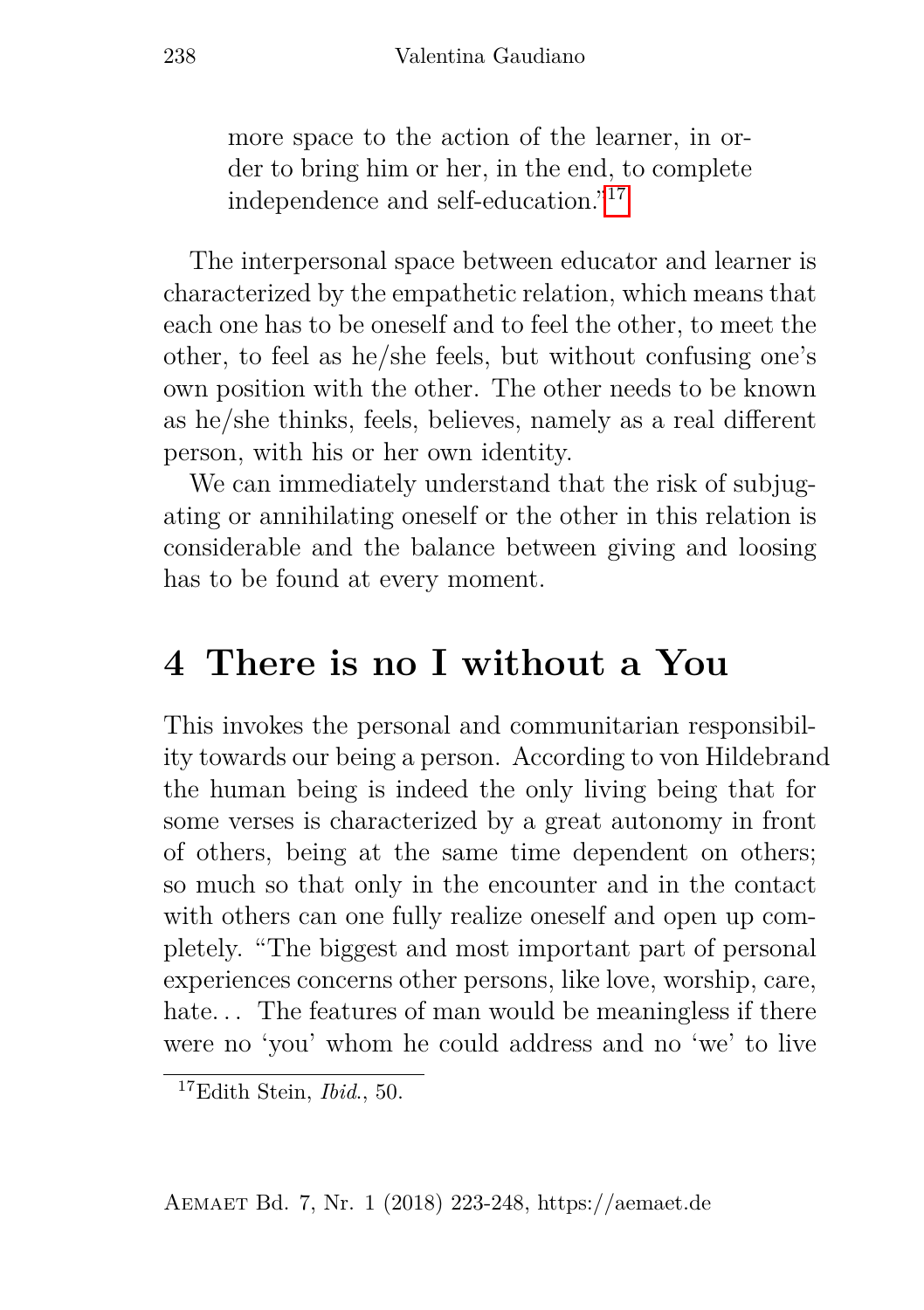for. In addition to that, man's bodily and spiritual development would be impossible without any community."[18](#page-16-0) .

In virtue of this own ability the person expresses himself/herself not by staying closed within his/her potentialities, on the contrary by opening himself/herself to the other and relating to others at different levels $19$ . Among these, the level of the experience of the other is the most typically human, because something very amazing happens: in some way the human being abdicates his/her own *Eigenleben* (one's own life) to go out completely into the open and encounter the other. It is precisely in this ability to cross the threshold of one's own life that the person realizes itself. Not in holding one's own life for itself, not in egoistic thinking about itself, on the contrary, in delivering itself to the other. The concept of one's own life is a particular notion of Hildebrand: the owness is here not in contrast to public, but it means all the things that belong to the very intimacy of a person, something, that makes this person happy. "When I step out of my subjectivity in loving my neighbour I am by no means abandoning my subjectivity, or losing interest in it, or dying to it."<sup>[20](#page-16-2)</sup>. If a man, in fact,

<span id="page-16-0"></span><sup>18</sup>Paola Premoli de Marchi, 'The Role of Relationality in the Actualization of the Person. A Reflection upon Dietrich von Hildebrand's Philosophical Anthropology', *Aletheia*, no. 7 (1995): 221–48.

<span id="page-16-1"></span><sup>&</sup>lt;sup>19</sup> According to Paola Premoli de Marchi we can find four eminently personal relations in human beings: 1) man's relation to truth, in knowledge; 2) man's relation to the good, in his moral life; 3) man's relation to other human persons; 4) man's relation to the Absolute, in religious experience." See: Paola Premoli de Marchi, 'The Role of Relationality in the Actualization of the Person. Cit.: 221–48.

<span id="page-16-2"></span><sup>20</sup>Dietrich Hildebrand von, *The Nature of Love*, trans. John F. Crosby and John Henry Crosby (South Bend, Indiana: St. Au-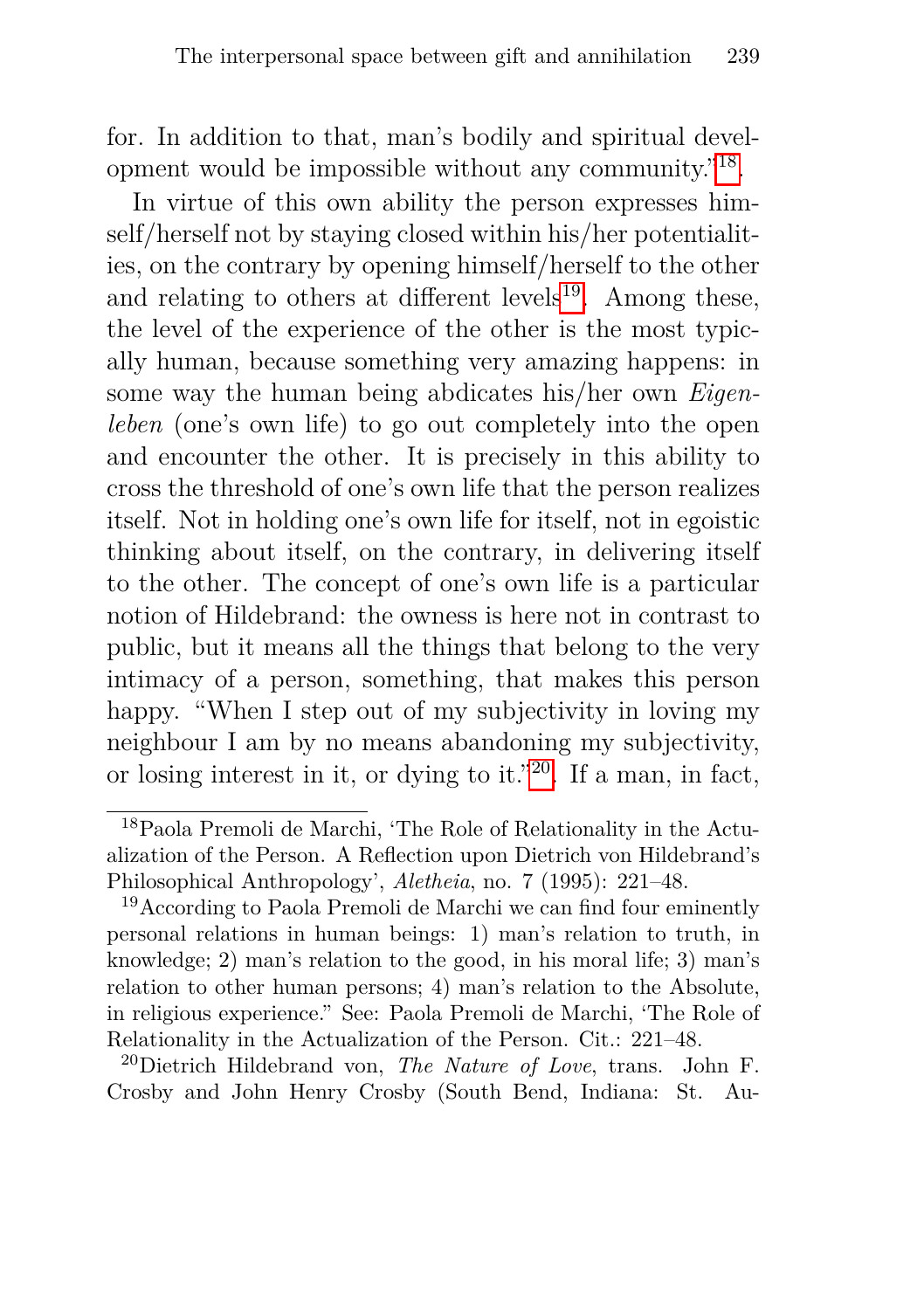did not possess his own life, he could not even deliver it in the sense of giving it to the other, to then receive it again from the other.

The interpersonal relationships are defined according to an interaction that happens among two I's who meet one another, and in this meeting a form of becoming aware one of the other and a coming into contact with this awareness takes place. If I put forth a question, if I call someone by name or I make a promise, the other one – appealed upon by me – answers somehow to my question, call or promise. When this happens, a "spiritual place" is created between us, a space that Hildebrand defines as an "interpersonal space". Here three moments occur: 1) the contact – understood as a form of brushing one another physically and spiritually  $-2$ ) the meeting  $-$  a conscious looking upon one another  $-3$ ) the relationship – as awaringly intertwining and exchanging of lives. Because the human being is in contact with different you's, he/she will be the place of different and manifold interpersonal spaces, of which some weave together, others are one close to the other, without channels of mutual communication, and others slightly intersecting a place perhaps even only temporally in contact.

Now we can ask: I brush upon the other, I consciously look at him/her and I place myself in a relational attitude towards her/him, but he/she might not react to this; why should he/she answer me? What moves the other one to do so? It is the fact that the other one is not only an object of my attention, of my request or question, but he/she is also a subject of actions that move him/her to do something

gustine's Press, 2009) 210.

Aemaet Bd. 7, Nr. 1 (2018) 223-248, https://aemaet.de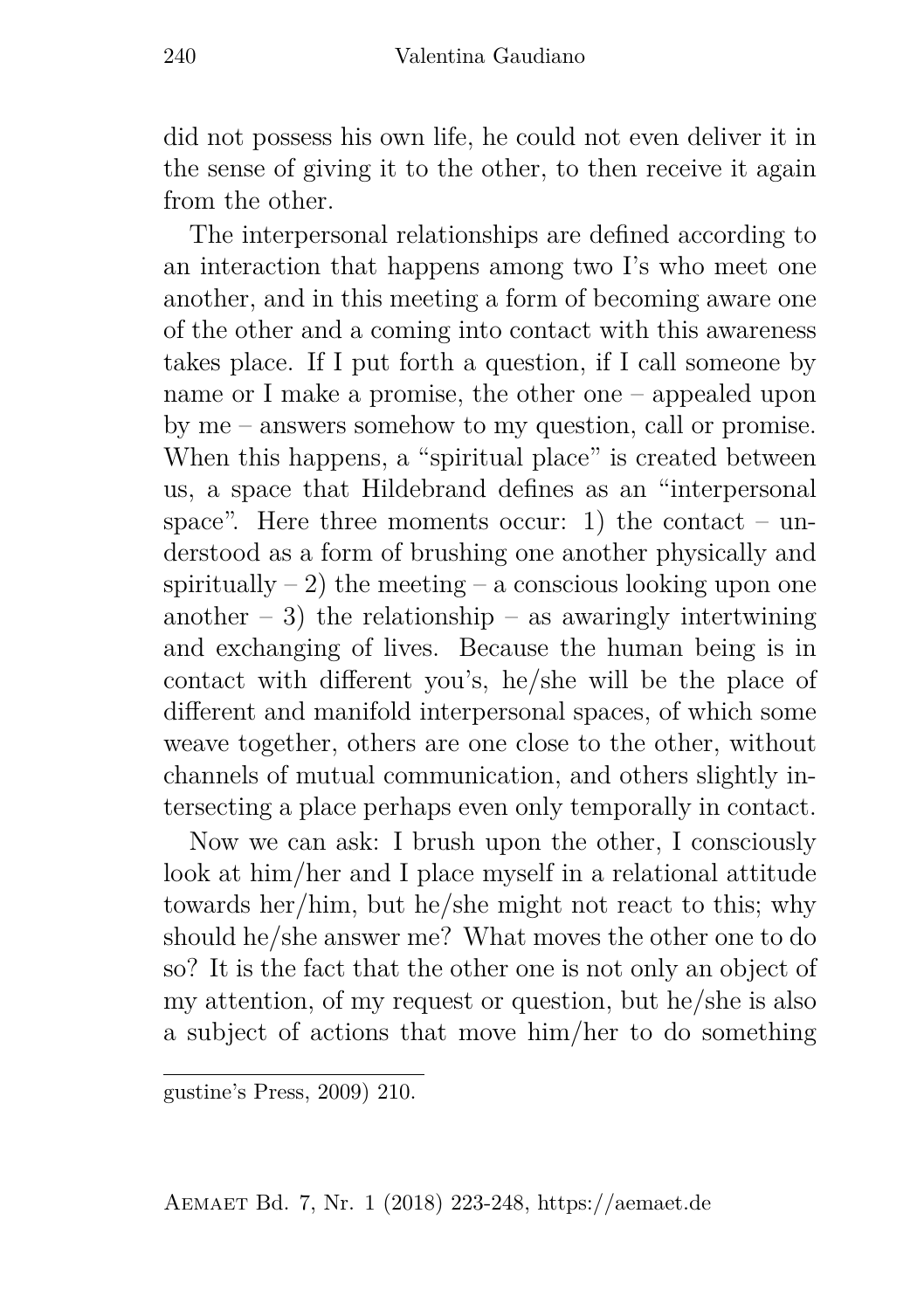likewise toward me. My social actions always consider the other as subject and not as object, and this means that my way to approach another human being is fundamentally different from the way I interact with a natural landscape or with a dress that I want to buy.

Since the human being lives in many and different interpersonal spaces, we can imagine the person as a house, in which there are many rooms, each characterizing a specific relationship, as for instance that of the matrimonial relationship or that of friendship, that with colleagues from the workplace and so forth. Therefore, there are as many rooms as our relationships. Alongside the relationships we have thus far taken in consideration, which are prominently social, there are other forms of relationships that are created by feelings such as love and hate. When these are communicated to the other, they provoke in him/her a reaction that cannot simply be limited to just taking note of what was communicated and perhaps reacting to it. The other one must be touched by the content and consequently turn to me.

Let's take a simple example: when one falls in love with someone, one can even hold his own feelings in the secrecy of his heart, and the person of interest perhaps would not even notice anything; if, however, one decides to communicate his feelings of love to this person, it cannot be ignored, and he/she will have to somehow answer to this "revelation". If the other one responds to this declaration with similar feelings, life will be completely changed because the beloved person will enter in their life and take part of it in such a decisive and penetrative way, that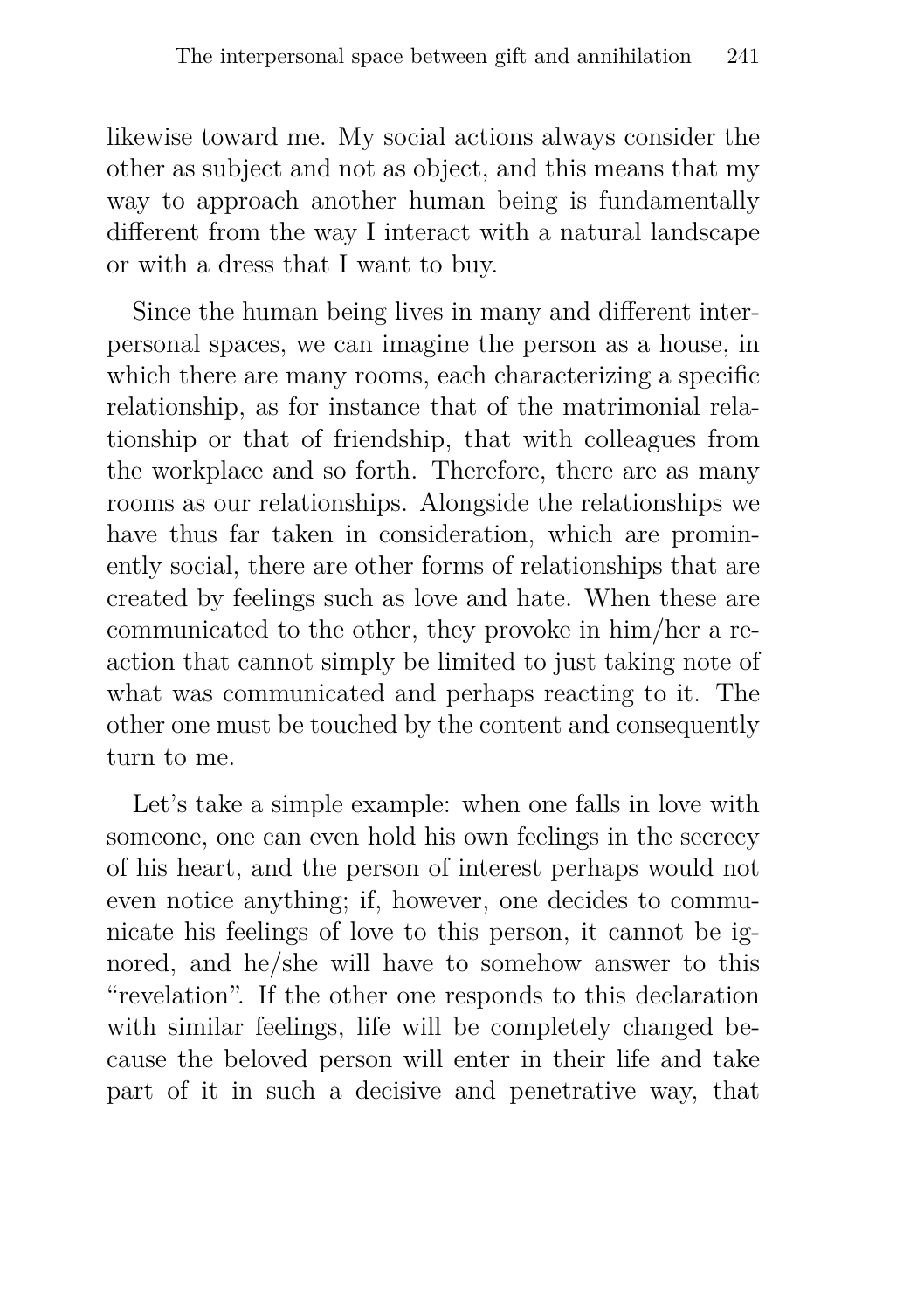he/she will drastically modify it<sup>[21](#page-19-0)</sup>. In the case in which the other one cannot correspond the same feelings, we remain alone with a disappointment, which will colour in turn the following relationships and actions. This means that certain affections sometimes modify our existence in a decisive way: others, in fact, can react differently to them and according to their reaction, a real change happens in us.

To let oneself be touched by others is a first manner of relating, which remains, however, unilateral in itself: the other touches me or rather, I let myself be touched by the other; the other, in turn, can be indifferent and not let himself/herself be touched by me. If, instead, it does happen, then a real reciprocity is created. It is the I-You contact, what Hildebrand calls the *urmodus* of the human person, that is to say its original way of being, alongside which the way of "We" develops that defines all the relational moments in which we – for instance – make a particular experience together with others, or we find ourselves in a situation that interests more people and we look together at the same object. "As soon as a man experiences true, real love, the blissful adventure that every love is, we find that he breaks through the network of self-centeredness, that he is widened, that he pierces through his own petti-

<span id="page-19-0"></span><sup>21</sup>In *The Erotic Phenomenon* Jean-Luc Marion says that we are 'all our loves' meaning that every relationship of love changes our life, even when it fails because the person dies or goes away. Therefore, we are "other persons" after each relationship in a way as we receive an indelible mark. See: Jean-Luc Marion, *The Erotic Phenomenon*, trans. Stephen E. Lewis (Chicago: The University of Chicago Press Books, 2006).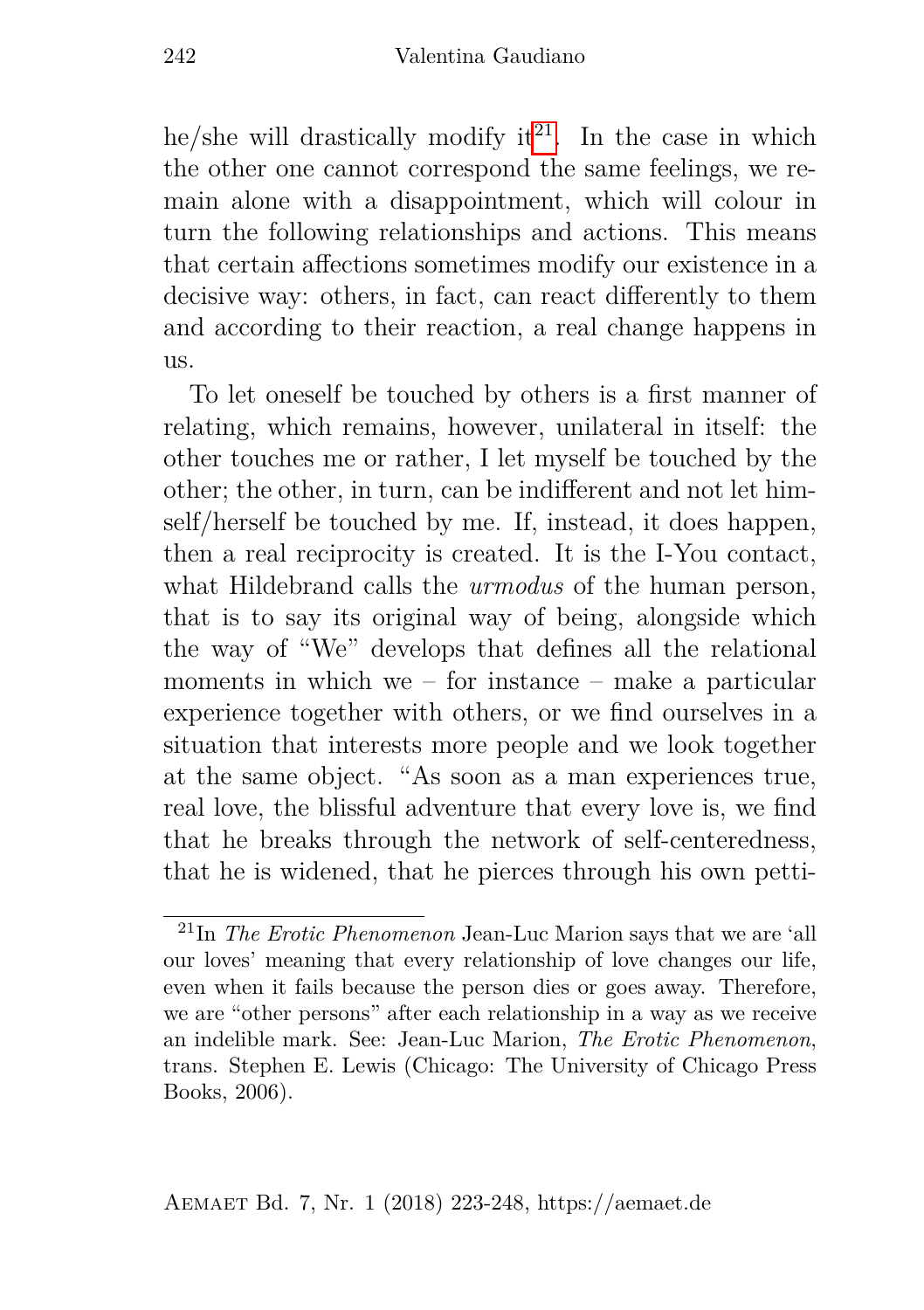ness. Indeed, it is in loving alone that one can truly live."[22](#page-20-0)

In whatever form our relationships realize themselves, through such relationships we always enter the world of values of the other and this because the human person by itself is constituted in such way that he/she can know and recognize values. Therefore, a new community will always spring up among two or more people, who meet and enter in a relationship of reciprocity, and this community is a community of shared values. When it is the love that directs me towards the other I affirm him/her in his/her being and their being as they are, and I unite myself to him/her, because according to Hildebrand all the forms of love are characterized by an *intentio unionis*, a deep desire of union with the other.

Such uniting intention, that drives all the relationships of love, is destined to lose itself in the moment in which the reciprocate and reciprocating answer of two people produces union, it produces a space in which each of the lovers gives themselves to the other losing themselves in each other – we can say in a certain way annihilating himself/herself – to receive oneself again from the other one. Therefore, it is a gift to give oneself, to put oneself in the hands of the other, and it is a gift to receive because in receiving is inherent the gift of something that is moved for the other. It is understandable how relating oneself to the other is never lacking of risks, because there is no guarantee that the other one put himself/herself in the same dynamic as myself and welcome my gift, so something of me could ir-

<span id="page-20-0"></span><sup>22</sup>Dietrich Hildebrand von, *Man and Woman. Love and the Meaning of Intimacy* (Sophia Institute Press, 1992) 17.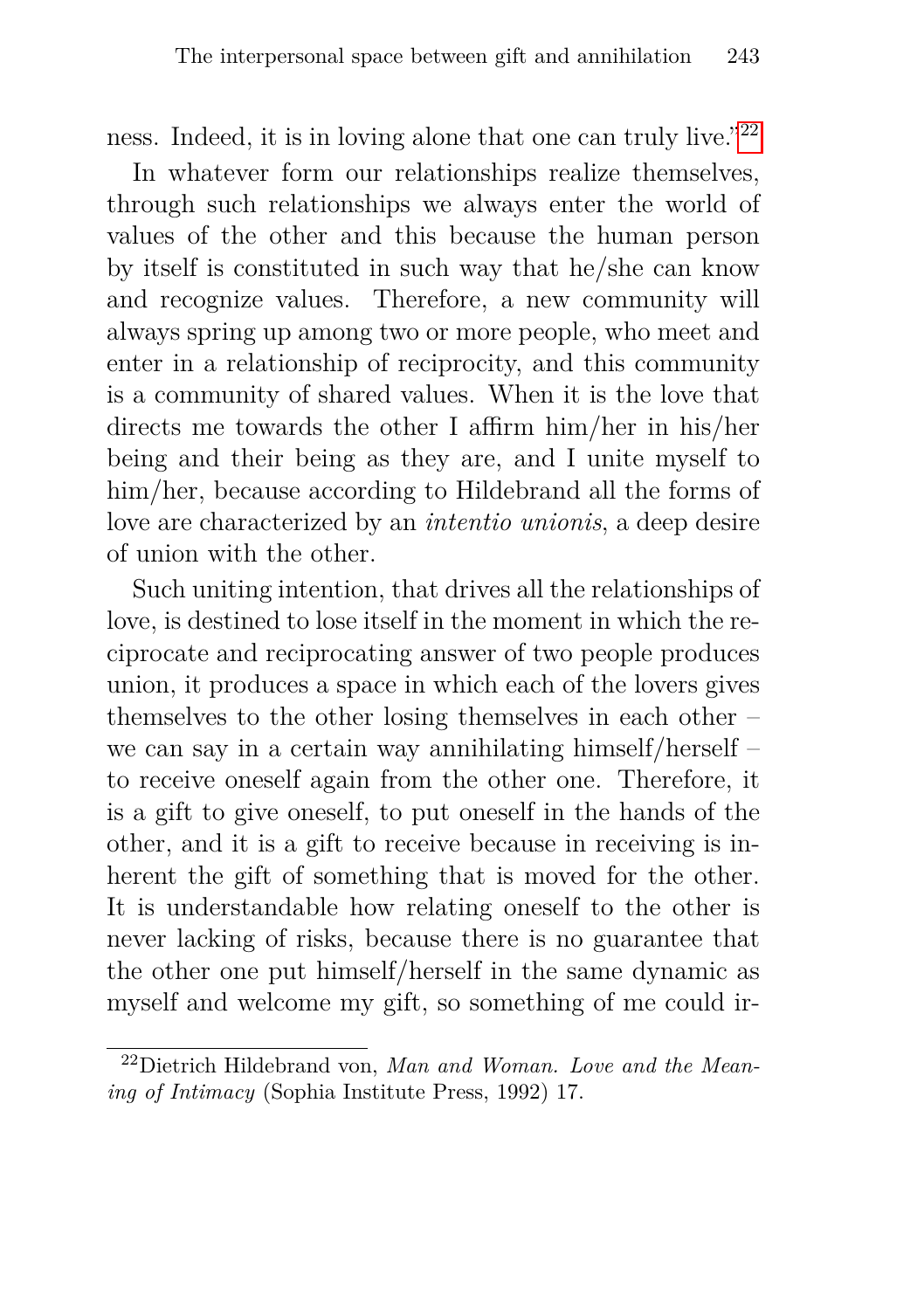reparably be lost.

### **5 Conclusive remarks**

Scheler, Stein and Hildebrand show that the human being is structurally, ontologically, a relational being. In fact, only the glance of others, which we grant entry into ourselves, completes us by dilating our personality; it is only in the movement of going out of oneself in the selfless gift of self that one has a true and complete experience of self, of true humanity.

The condition for this is a personal encounter, it is a relationship that doesn't stop at contact - today often characterized as virtual contact -, but which moves all the dimensions of the human person towards encounter with the other and risks letting himself/herself be touched in depth. Therefore, it is not possible to have an interpersonal space in the virtual world, because there is a lack of the physical dimension of the encounter, particularly communicated by the glance as well as by the word in the fullness of sense. The cybernetic space widens the possibility of contact, but it loses depth, we could say that it increases in extension and quantity of connections, but it loses in depth and quality. Dietrich von Hildebrand has, in this regard, a beautiful expression *Ineinanderblick der Liebe –* something like love's mutual glance - that points to the entering into one another of the glances among people who are in a relationship of love. However, I think this expression applies to every relationship that does not want to stop at the threshold of the other.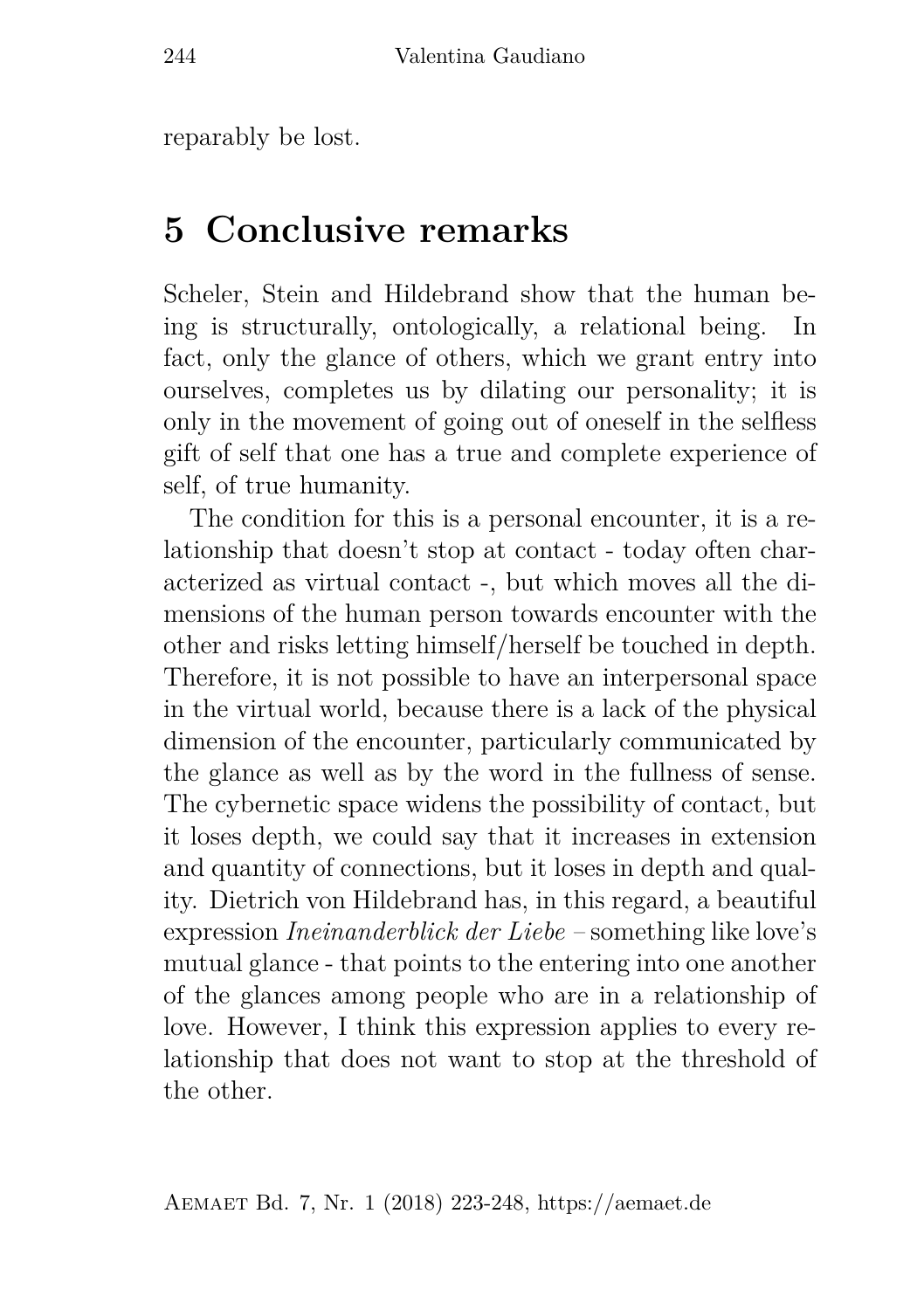In addition, Stein underlines the human spiritual dimension as an expression of the eye that makes itself like a bridge between inside and outside: through the eye and therefore looking, the human being brings the external world inside of itself and goes out his/her own inner self giving it to the world. The communication of the interpersonal space becomes, then, a perichoretical $^{23}$  $^{23}$  $^{23}$  dynamic among poles that are not contrasted, but rather are themselves losing themselves in the other that welcomes them and makes be what they are. Really, when someone  $-$  a You - meets me, calls me, demands of me, and I answer to him/her opening myself and getting involved with him/her, by accepting and questioning: what happens? The You-Subject becomes a You-Object and this encounter makes you a you, gives you the possibility to unfold itself. Only in relationship, I become a You, because alone I remain an I; as my mother is a mother because of me and I am a daughter because of my mother, we can generally be a "you" because of an "I". At the same time that you receive meaning from me, I make the experience of myself as an I: I realize that I am constituted as an I in front of you, so I can unfold myself too. I cannot be what you are and you cannot be what I am; we can both be ourselves only

<span id="page-22-0"></span><sup>23</sup>*Perichoresis* is a theological expression used to describe the mutual relation between the three Persons of the Trinity. By using it, I refer particularly to Klaus Hemmerle – a Philosopher and Theologian at the school of Bernhard Welte. See: Klaus Hemmerle, 'Wahrheit und Liebe - ein perichoretisches Verhältnis', ed. Jaskòly, Piotra, *Veritati et caritati. W s?u?bie teologii i pojednania. Prace dedykowane Ksi?dzu Biskupowi Alfonsowi Nossolowi z okazji sze??dziesi?tej rocznicy urodzin i pi?tnastolecia ?wi?ce? biskupich*, 1992, 106–18.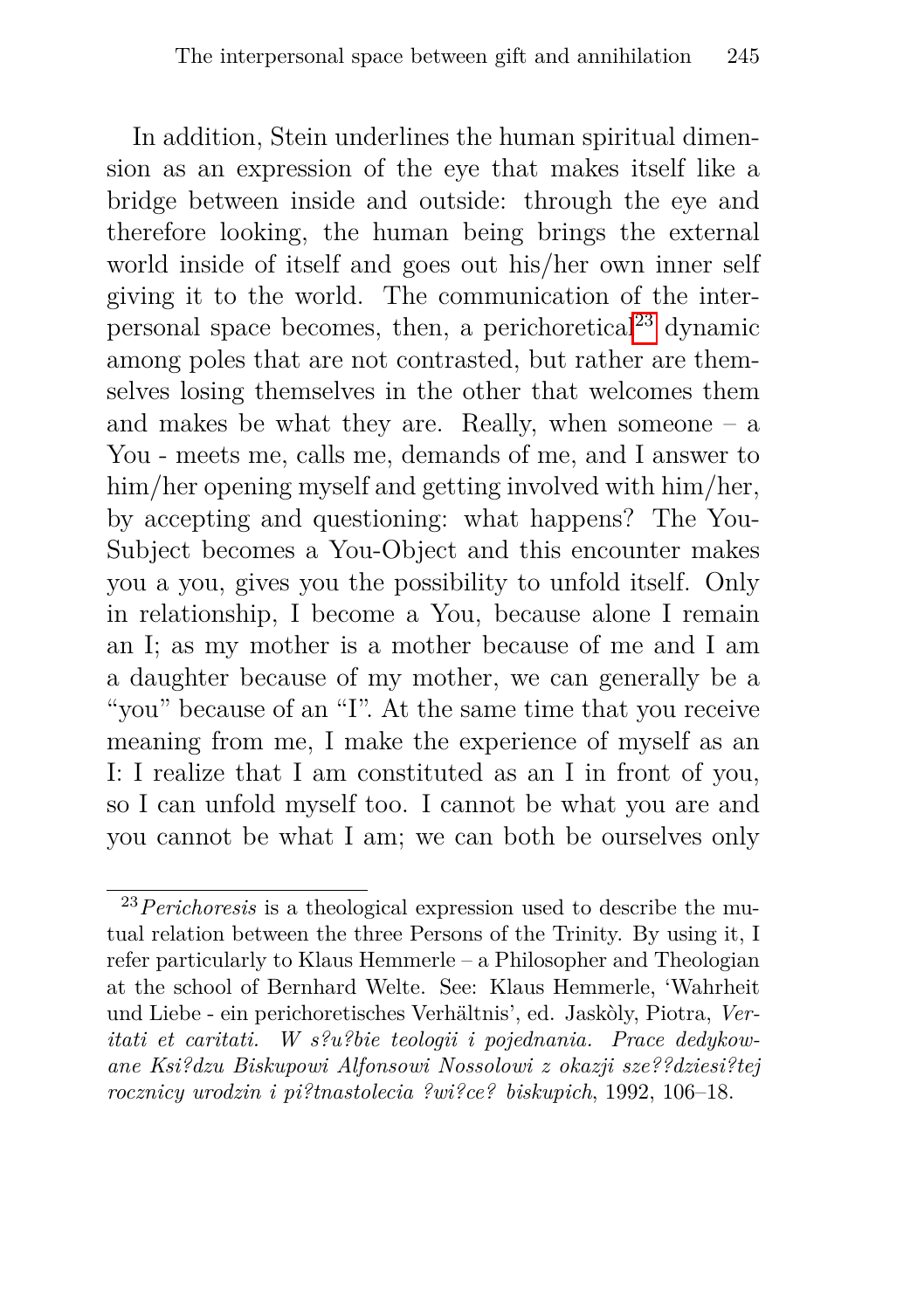in the encounter and in answering to one another<sup>[24](#page-23-0)</sup>. The community cannot arise if everyone wait that something happens; only through the initial, spontaneous and not calculate act of each person is communion possible. One must goes beyond the other, to the encounter with him, without reservations and expectations. This asks for an opening of oneself, an emptying, in order to make place for the other. When his/her becomes mine, when my staying in front of the other one is to the meantime being the one in the other, each one of us takes part to the life of the other, to his/her word and the relationship becomes mutual. In this reciprocity of giving and receiving lives, the community founded upon the love.

Therefore, the interpersonal relationship, also in the dynamic tension between gift and annihilation, is not destined to fail, if both the poles maintain themselves in their identity without making this identity an absolute.

"If love is Self-gift, then is love always and above all a renouncement of the own for the other one. If I want to give myself to the other, or if I want to do a present of me, I must love myself because I cannot at the same time remain by myself and to go out beyond the other. This lost by loving is a gain too, when the other also gives him/herself to me. The reciprocate gift of oneself from the lovers is a reciprocal confirming about being valuable of one another."[25](#page-23-1)

Aemaet Bd. 7, Nr. 1 (2018) 223-248, https://aemaet.de

<span id="page-23-0"></span><sup>24</sup>Cf. Bernhard Welte, *Gesammelte Schriften I/1. Person* (Freiburg, Basel, Wien: Herder, 2006).

<span id="page-23-1"></span><sup>25</sup>Valentina Gaudiano, *Die Liebesphilosophie Dietrich*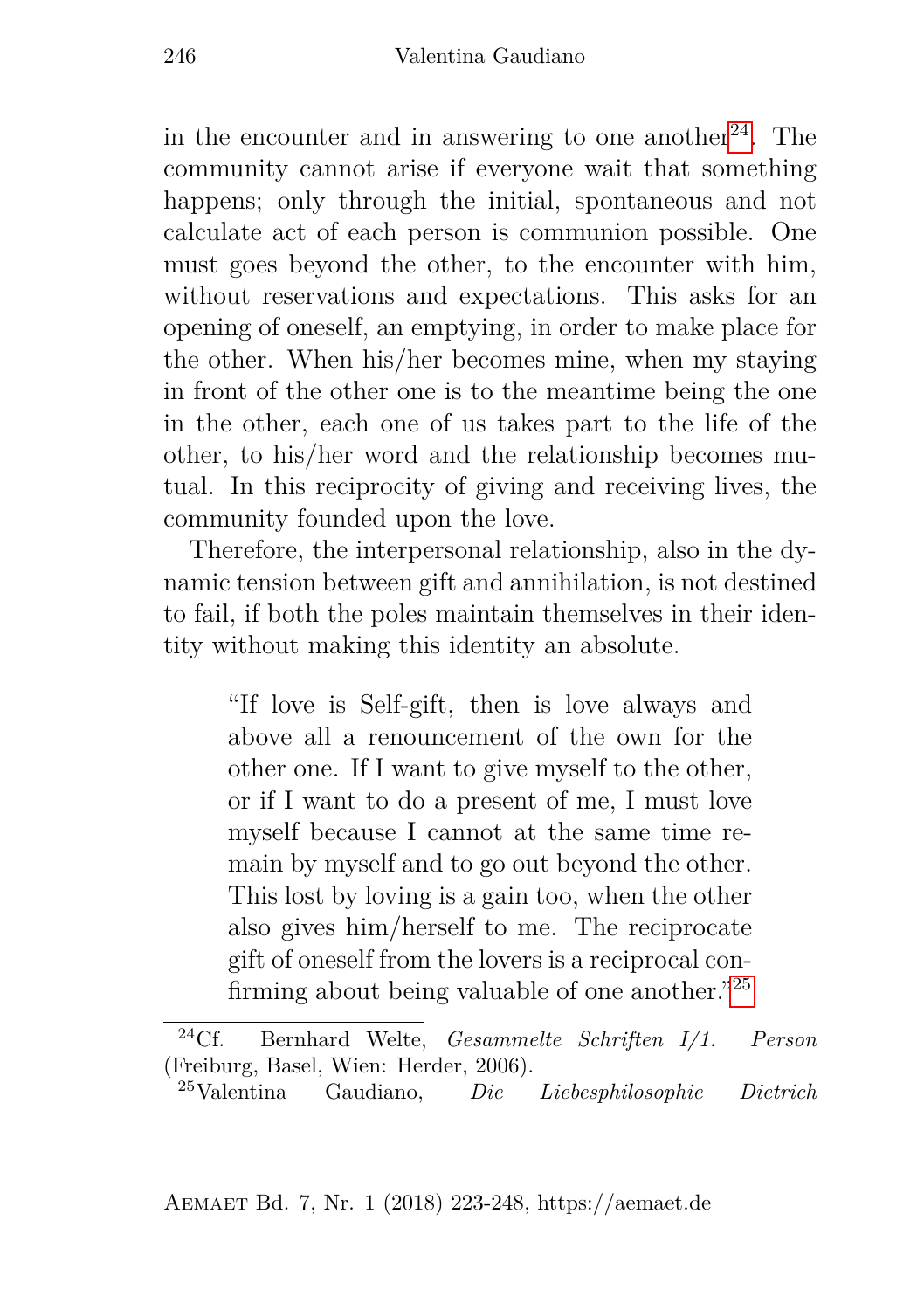The gift of self to the other is a free offering of oneself to the other, without imposing. The annihilation of oneself is in turn not negation and renouncement of self, but positive and active assent to the reality of the other, it is awareness, or rather renouncement to the pretension to be the absolute self.

Certainly, the tension and the risk of falling in one or other pole as crystallized extremes remains and it challenges ever again to the courage of authentic relationships. Love is in a certain sense always a gamble, but three categories, which today have almost disappeared in common language, can perhaps give support and make interpersonal space something meaningful and essential for the human being: *courage, fidelity* and *responsibility*. Only the courage to put oneself completely out there with the other and faithfulness to oneself, as well as to the other, recognized and welcomed in his/her alterity, can create an interpersonal space or a community of liberty and fulfilment that makes us authentic men and women in reciprocate responsibility for one another. Responsibility for oneself is at the same time responsibility for the other and vice versa. "To love is assumption of responsibility toward oneself and the others and it places weather in me nor in you, but in the 'among-us', that escapes to every possible definitive, last, definable and individual capture."[26](#page-24-0) The expression of in-

*von Hildebrands. Ansätze für eine Ontologie der Liebe* (Freiburg/München: Alber Thesen 2013) 305, Selftranslation.

<span id="page-24-0"></span><sup>&</sup>lt;sup>26</sup>Antonio De Luca, "La responsabilità più grande", in:  $(Hg)$ Daniela Verducci, *Vie della fenomenologia nella post-modernità. Confronto con la fenomenologia della vita di Anna-Teresa Tymieniecka,* Percorsi di Etica 6 (Roma: Aracne 2014) 456.